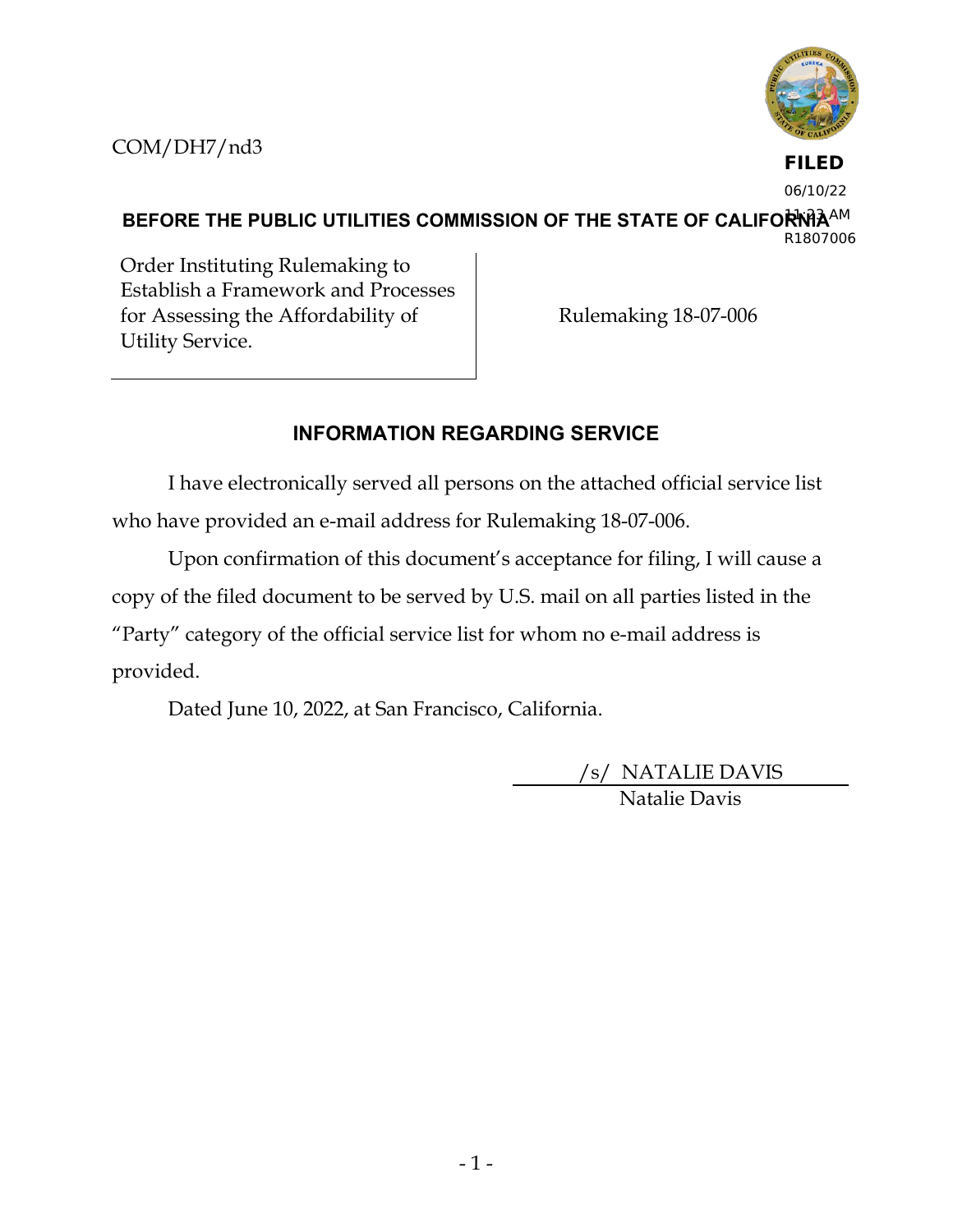.

# **NOTICE**

Persons should notify the Process Office, Public Utilities Commission, 505 Van Ness Avenue, Room 2000, San Francisco, CA 94102, of any change of address to ensure that they continue to receive documents. You must indicate the proceeding number on the service list on which your name appears.

\* \* \* \* \* \* \* \* \* \* \* \* \* \* \* \* \* \* \* \* \* \* \* \* \* \* \* \* \* \* \* \* \* \* \* \* \* \* \* \* \* \* \* \* \* \*

The Commission's policy is to schedule hearings (meetings, workshops, etc.) in locations that are accessible to people with disabilities. To verify that a particular location is accessible, call: Calendar Clerk (415) 703-1203.

If specialized accommodations for the disabled are needed, e.g., sign language interpreters, those making the arrangements must call the Public Advisor at (415) 703-2074 or TDD# (415) 703-2032 five working days in advance of the event.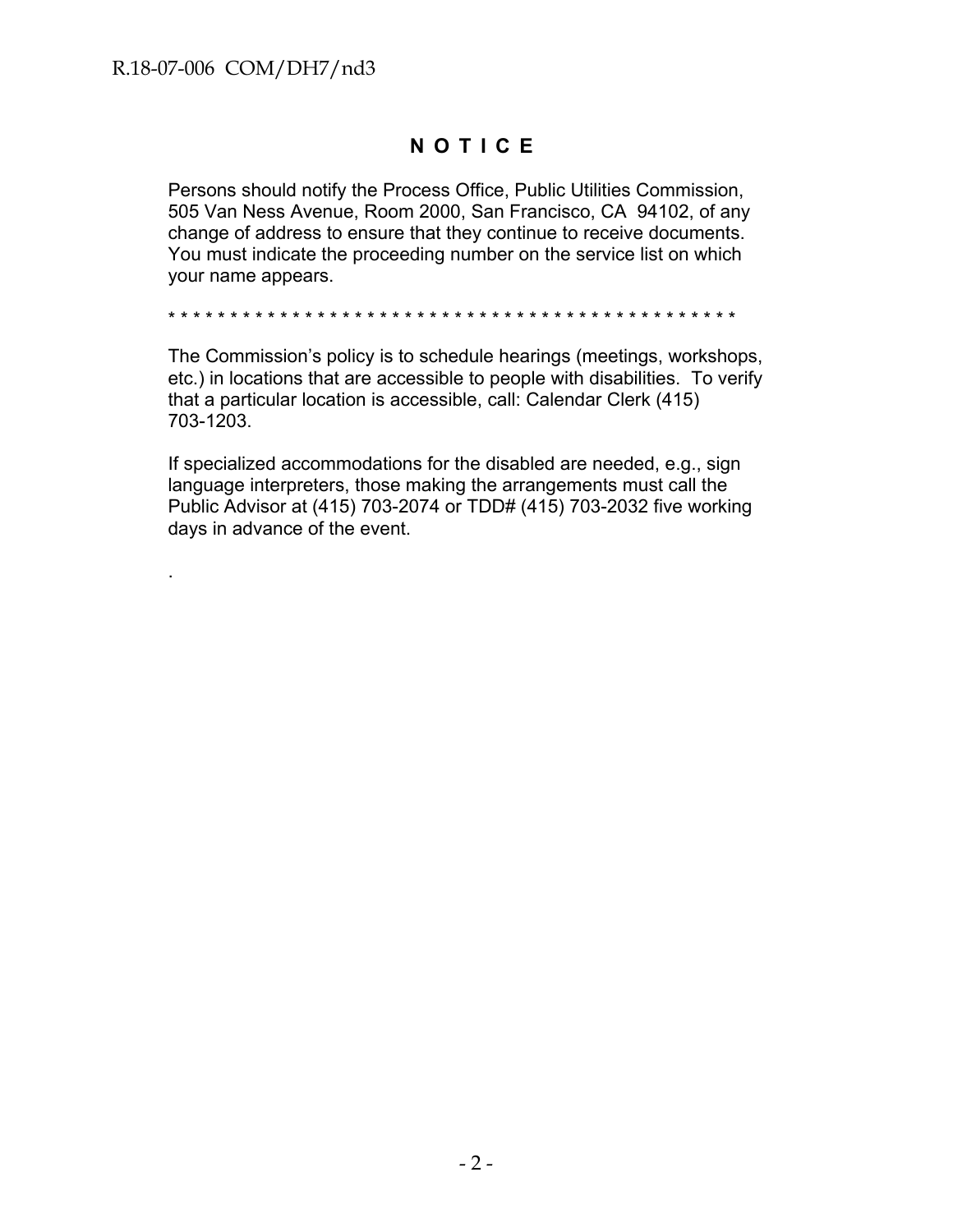**\*\*\*\*\*\*\*\*\*\*\*\* SERVICE LIST \*\*\*\*\*\*\*\*\*\*\* Last Updated on 10-JUN-2022 by: AMT R1807006 LIST**

#### **\*\*\*\*\*\*\*\*\*\*\*\*\*\* PARTIES \*\*\*\*\*\*\*\*\*\*\*\*\*\***

William B. Abrams Community Advocate 1519 BRANCH OWL PLACE SANTA ROSA CA 95409 (707) 787-7759 End2EndConsulting@gmail.com For: Will Abrams

Beth Olhasso AGRICULTURAL ENERGY CONSUMERS ASSOC 925 L STREET, SUITE 800 SACRAMENTO CA 95814 (916) 441-4303 aecaonline@gmail.com For: Agricultural Energy Consumers Association

\_\_\_\_\_\_\_\_\_\_\_\_\_\_\_\_\_\_\_\_\_\_\_\_\_\_\_\_\_\_\_\_\_\_\_\_\_\_\_\_\_\_\_\_

\_\_\_\_\_\_\_\_\_\_\_\_\_\_\_\_\_\_\_\_\_\_\_\_\_\_\_\_\_\_\_\_\_\_\_\_\_\_\_\_\_\_\_\_

\_\_\_\_\_\_\_\_\_\_\_\_\_\_\_\_\_\_\_\_\_\_\_\_\_\_\_\_\_\_\_\_\_\_\_\_\_\_\_\_\_\_\_\_

Michael Alcantar ALCANTAR LAW GROUP 1 BLACKFIELD DRIVE NO. 135 TIBURON CA 94920 (415) 421-4143 mpa@alcantar-law.com For: Ratepayer Coalition

Thomas R. Adcock President ALISAL WATER CORPORATION 249 WILLIAMS ROAD SALINAS CA 93905 (831) 424-0441 Tom@AlcoWater.com For: Alisal Water Corporation

Braxton Bridgers Clean Energy & Equity Policy Associate ASSOCIATION FOR ENERGY AFFORDABILITY 5900 HOLLIS STREET, SUITE R2 EMERYVILLE CA 94608 (510) 431-1791 BBridgers@aea.us.org For: Association for Energy Affordability (AEA)

\_\_\_\_\_\_\_\_\_\_\_\_\_\_\_\_\_\_\_\_\_\_\_\_\_\_\_\_\_\_\_\_\_\_\_\_\_\_\_\_\_\_\_\_

R. Shaymus Bakman Vice President BAKMAN WATER COMPANY PO BOX 7965 FRESNO CA 93747 (559) 255-0324 Shay@BakmanWater.com For: Bakman Water Company

Brittany Iles Attorney BRAUN BLAISING SMITH WYNNE, P.C. 555 CAPITOL MALL, SUITE 570 SACRAMENTO CA 95814 (916) 326-5812 iles@BraunLegal.com For: Peninsula Clean Energy Authority

\_\_\_\_\_\_\_\_\_\_\_\_\_\_\_\_\_\_\_\_\_\_\_\_\_\_\_\_\_\_\_\_\_\_\_\_\_\_\_\_\_\_\_\_

\_\_\_\_\_\_\_\_\_\_\_\_\_\_\_\_\_\_\_\_\_\_\_\_\_\_\_\_\_\_\_\_\_\_\_\_\_\_\_\_\_\_\_\_

Laura Fernandez BRAUN BLAISING SMITH WYNNE, P.C. 555 CAPITOL MALL, SUITE 570 SACRAMENTO CA 95814 (916) 326-5812 Fernandez@BraunLegal.com For: City of Lancaster

Nora Sheriff Attorney BUCHALTER, A PROFESSIONAL CORPORATION 55 SECOND STREET, SUITE 1700 SAN FRANCISCO CA 94105 (415) 227-3551 NSheriff@Buchalter.com For: Energy Producers and Users Coalition (ECUC) \_\_\_\_\_\_\_\_\_\_\_\_\_\_\_\_\_\_\_\_\_\_\_\_\_\_\_\_\_\_\_\_\_\_\_\_\_\_\_\_\_\_\_\_

\_\_\_\_\_\_\_\_\_\_\_\_\_\_\_\_\_\_\_\_\_\_\_\_\_\_\_\_\_\_\_\_\_\_\_\_\_\_\_\_\_\_\_\_

Nora Sheriff Attorney BUCHALTER, A PROFESSIONAL CORPORATION 55 SECOND STREET, SUITE 1700 SAN FRANCISCO CA 94105 (415) 227-3551 NSheriff@Buchalter.com For: Indicated Shippers

\_\_\_\_\_\_\_\_\_\_\_\_\_\_\_\_\_\_\_\_\_\_\_\_\_\_\_\_\_\_\_\_\_\_\_\_\_\_\_\_\_\_\_\_

Nora Sheriff, Esq. Attorney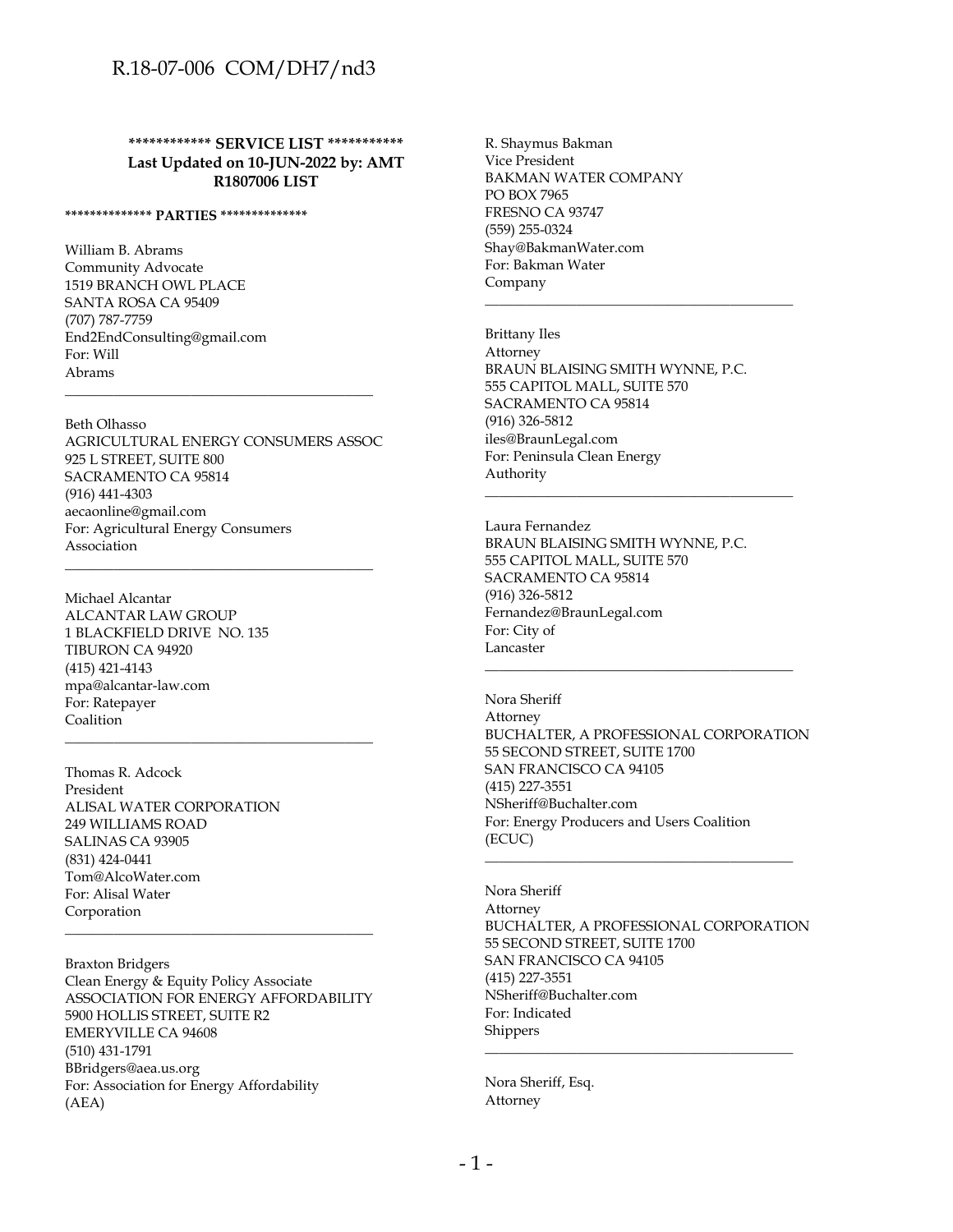\_\_\_\_\_\_\_\_\_\_\_\_\_\_\_\_\_\_\_\_\_\_\_\_\_\_\_\_\_\_\_\_\_\_\_\_\_\_\_\_\_\_\_\_

\_\_\_\_\_\_\_\_\_\_\_\_\_\_\_\_\_\_\_\_\_\_\_\_\_\_\_\_\_\_\_\_\_\_\_\_\_\_\_\_\_\_\_\_

\_\_\_\_\_\_\_\_\_\_\_\_\_\_\_\_\_\_\_\_\_\_\_\_\_\_\_\_\_\_\_\_\_\_\_\_\_\_\_\_\_\_\_\_

Nelsonya Causby Avp - Sr. Legal Counsel AT&T SERVICES, INC. 430 BUSH STREET, ROOM 6014 SAN FRANCISCO CA 94108 (510) 645-0745 nelsonya.causby@att.com For: AT&T and New Cingular Wireless PCS, LLC and Pacific Bell Telephone Company

Waihun Yee Controller CAL-ORE TELEPHONE COMPANY PO BOX 847 DORRIS CA 96023-0847 (530) 397-2211 waihun@cot.net For: Cal-Ore Telephone Company

Yvonne Wooster Mgr - Regulatory CALAVERAS TELEPHONE COMPANY PO BOX 37 COPPEROPOLIS CA 95228 (209) 785-2211 YSMythe@Caltel.com For: Calaveras Telephone Company

Jacqueline R. Kinney Sr Vp & General Counsel CALIF. CABLE & TELECOMMUNICATIONS ASSN 1001 K STREET, 2ND FL. SACRAMENTO CA 95814 (916) 446-7732 JKinney@CalCable.org For: CA Cable & Telecommunications Association

\_\_\_\_\_\_\_\_\_\_\_\_\_\_\_\_\_\_\_\_\_\_\_\_\_\_\_\_\_\_\_\_\_\_\_\_\_\_\_\_\_\_\_\_

\_\_\_\_\_\_\_\_\_\_\_\_\_\_\_\_\_\_\_\_\_\_\_\_\_\_\_\_\_\_\_\_\_\_\_\_\_\_\_\_\_\_\_\_

Jerome F. Candelaria Vp & Counsel, Regulatory Affairs CALIFORNIA CABLE AND TELECOMM. ASSN. 1001 K STREET, 2ND FL. SACRAMENTO CA 95814-3832 (916) 446-7732 Jerome@CalCable.org For: California Cable and Telecommunications Association (CCTA)

BUCHALTER, A PROFESSIONAL CORPORATION 55 SECOND STREET, SUITE 1700 SAN FRANCISCO CA 94105-3493 (415) 227-3551 NSheriff@Buchalter.com For: California Large Energy Consumers Association

\_\_\_\_\_\_\_\_\_\_\_\_\_\_\_\_\_\_\_\_\_\_\_\_\_\_\_\_\_\_\_\_\_\_\_\_\_\_\_\_\_\_\_\_

Karen Noreen Mills Attorney CALIFORNIA FARM BUREAU FEDERATION 2600 RIVER PLAZA DRIVE SACRAMENTO CA 95833 (916) 561-5655 KMills@CFBF.com For: California Farm Bureau Federation

\_\_\_\_\_\_\_\_\_\_\_\_\_\_\_\_\_\_\_\_\_\_\_\_\_\_\_\_\_\_\_\_\_\_\_\_\_\_\_\_\_\_\_\_

Paul Townsley V.P. - Regulatory Affairs CALIFORNIA WATER SERVICE COMPANY 1720 NORTH FIRST STREET SAN JOSE CA 95125 (408) 367-8223 PTownsley@calwater.com For: California Water Service Company

Sarah Leeper Vp & General Counsel CALIFORNIA-AMERICAN WATER COMPANY 555 MONTGOMERY ST., SUITE 816 SAN FRANCISCO CA 94111 (415) 863-2960 Sarah.Leeper@amwater.com For: California-American Water Company

\_\_\_\_\_\_\_\_\_\_\_\_\_\_\_\_\_\_\_\_\_\_\_\_\_\_\_\_\_\_\_\_\_\_\_\_\_\_\_\_\_\_\_\_

\_\_\_\_\_\_\_\_\_\_\_\_\_\_\_\_\_\_\_\_\_\_\_\_\_\_\_\_\_\_\_\_\_\_\_\_\_\_\_\_\_\_\_\_

Gene Nelson, Ph.D. Legal Assistant CALIFORNIANS FOR GREEN NUCLEAR POWER 1375 EAST GRAND AVE, SUITE 103 UNIT 523 ARROYO GRANDE CA 93420 (805) 363-4697 Government@CGNP.org For: Californians for Green Nuclear Power, Inc. (CGNP)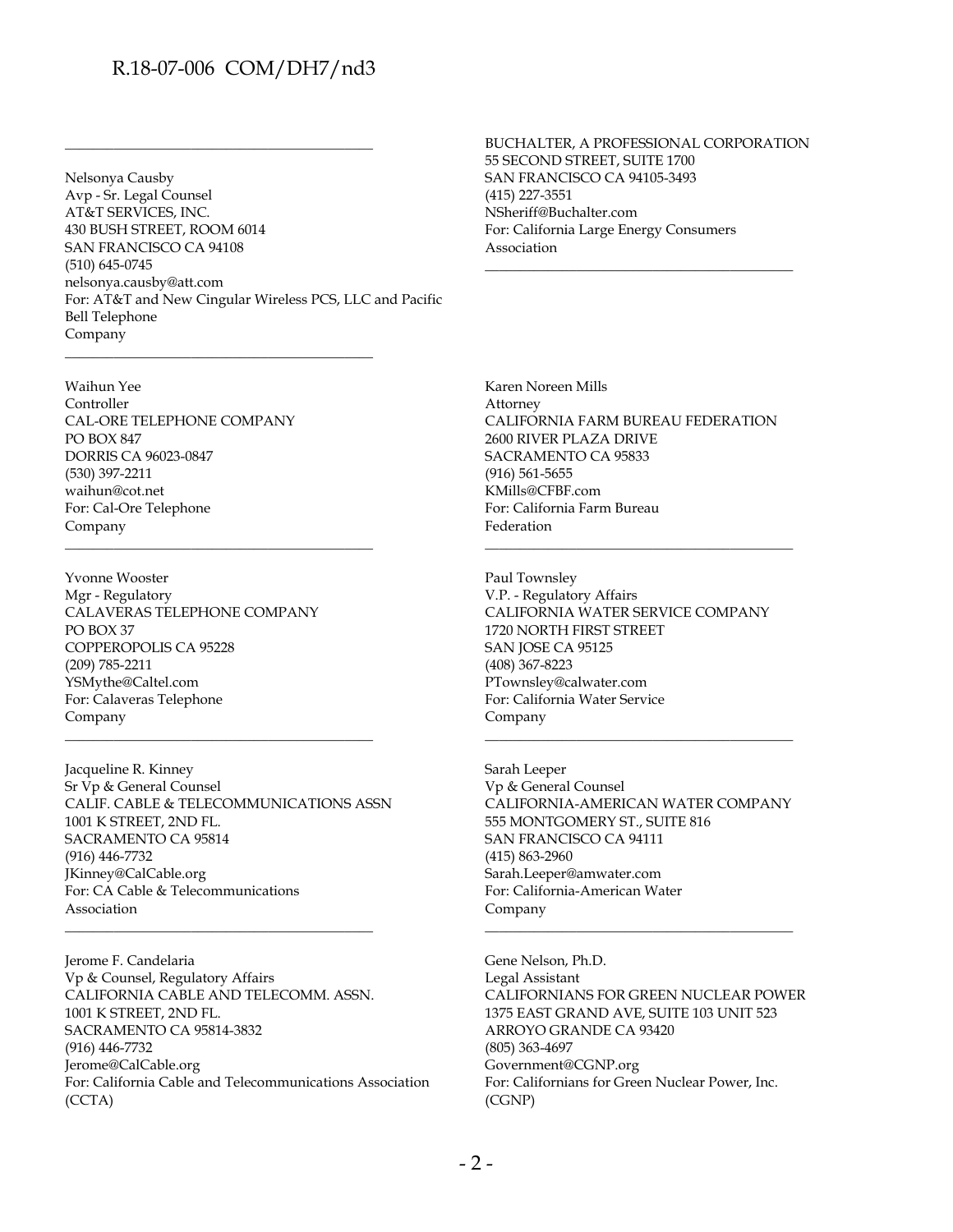Beth Vaughan Exe. Dir. CALIFORNIA COMMUNITY CHOICE ASSOCIATION 2300 CLAYTON ROAD, STE. 1150 CONCORD CA 94520 (415) 464-6189 Beth@Cal-CCA.org For: California Community Choice Association

\_\_\_\_\_\_\_\_\_\_\_\_\_\_\_\_\_\_\_\_\_\_\_\_\_\_\_\_\_\_\_\_\_\_\_\_\_\_\_\_\_\_\_\_

\_\_\_\_\_\_\_\_\_\_\_\_\_\_\_\_\_\_\_\_\_\_\_\_\_\_\_\_\_\_\_\_\_\_\_\_\_\_\_\_\_\_\_\_

Melissa W. Kasnitz Legal Dir CENTER FOR ACCESSIBLE TECHNOLOGY 3075 ADELINE STREET, STE. 220 BERKELEY CA 94703 (510) 841-3224 X2019 Service@cforat.org For: Center for Accessible Technology

\_\_\_\_\_\_\_\_\_\_\_\_\_\_\_\_\_\_\_\_\_\_\_\_\_\_\_\_\_\_\_\_\_\_\_\_\_\_\_\_\_\_\_\_

Betty Sanders Vp - Regulatory CHARTER FIBERLINK CA-CCO, LLC 12405 POWERSCOURT DRIVE ST. LOUIS MO 63131 (314) 394-9876 betty.sanders@charter.com For: Charter Fiberlink CA-CCO, LLC

Charlie Born Manager-State Governmental Affairs CITIZENS TELECOMMUNICATIONS CO.OF CA 9260 E. STOCKTON BLVD ELK GROVE CA 95624 (916) 686-3570 charlie.born@ftr.com For: Citizens Telecommunications Co. of Ca. \_\_\_\_\_\_\_\_\_\_\_\_\_\_\_\_\_\_\_\_\_\_\_\_\_\_\_\_\_\_\_\_\_\_\_\_\_\_\_\_\_\_\_\_

\_\_\_\_\_\_\_\_\_\_\_\_\_\_\_\_\_\_\_\_\_\_\_\_\_\_\_\_\_\_\_\_\_\_\_\_\_\_\_\_\_\_\_\_

Suzy Hong Deputy City Attorney CITY AND COUNTY OF SAN FRANCISCO CITY HALL, RM 234 1 DR. CARLTON B. GOODLETT PLACE SAN FRANCISCO CA 94102 (415) 554-4664 Suzy.Hong@SFcityAtty.org For: City and County of San Francisco

Rex Knowles Dir - State Government Affairs CELLCO PARTNERSHIP 8851 S. SANDY PARKWAY SANDY UT 84070 (801) 983-1504 Rex.Knowles@verizon.com For: Cellco Partnership and California RSA #3 Ltd Pship

\_\_\_\_\_\_\_\_\_\_\_\_\_\_\_\_\_\_\_\_\_\_\_\_\_\_\_\_\_\_\_\_\_\_\_\_\_\_\_\_\_\_\_\_

\_\_\_\_\_\_\_\_\_\_\_\_\_\_\_\_\_\_\_\_\_\_\_\_\_\_\_\_\_\_\_\_\_\_\_\_\_\_\_\_\_\_\_\_

John A. Gutierrez Director, Government Affairs COMCAST PHONE OF CALIF. (5698) 3055 COMCAST PLACE LIVERMORE CA 94551 (925) 336-1946 John\_Gutierrez@cable.comcast.com For: Comcast Phone of California, LLC

Shana Lazerow Attorney / Legal Dir. COMMUNITIES FOR A BETTER ENVIRONMENT 340 MARINA WAY RICHMOND CA 94801 (510) 302-0430 X 18 SLazerow@CBEcal.org For: California Environmental Justice Alliance (CEJA)

\_\_\_\_\_\_\_\_\_\_\_\_\_\_\_\_\_\_\_\_\_\_\_\_\_\_\_\_\_\_\_\_\_\_\_\_\_\_\_\_\_\_\_\_

\_\_\_\_\_\_\_\_\_\_\_\_\_\_\_\_\_\_\_\_\_\_\_\_\_\_\_\_\_\_\_\_\_\_\_\_\_\_\_\_\_\_\_\_

Mark P. Schreiber Attorney COOPER, WHITE & COOPER, LLP 201 CALIFORNIA ST., 17TH FL. SAN FRANCISCO CA 94111 (415) 433-1900 MSchreiber@cwclaw.com For: Consolidated Communications of California Company

\_\_\_\_\_\_\_\_\_\_\_\_\_\_\_\_\_\_\_\_\_\_\_\_\_\_\_\_\_\_\_\_\_\_\_\_\_\_\_\_\_\_\_\_

\_\_\_\_\_\_\_\_\_\_\_\_\_\_\_\_\_\_\_\_\_\_\_\_\_\_\_\_\_\_\_\_\_\_\_\_\_\_\_\_\_\_\_\_

Robert S. Fortino Ceo DEL ORO WATER CO., INC. DRAWER 5172 CHICO CA 95927 (530) 809-3958 rsf@CorporateCenter.us For: Del Oro Water Co., Inc. (All Districts)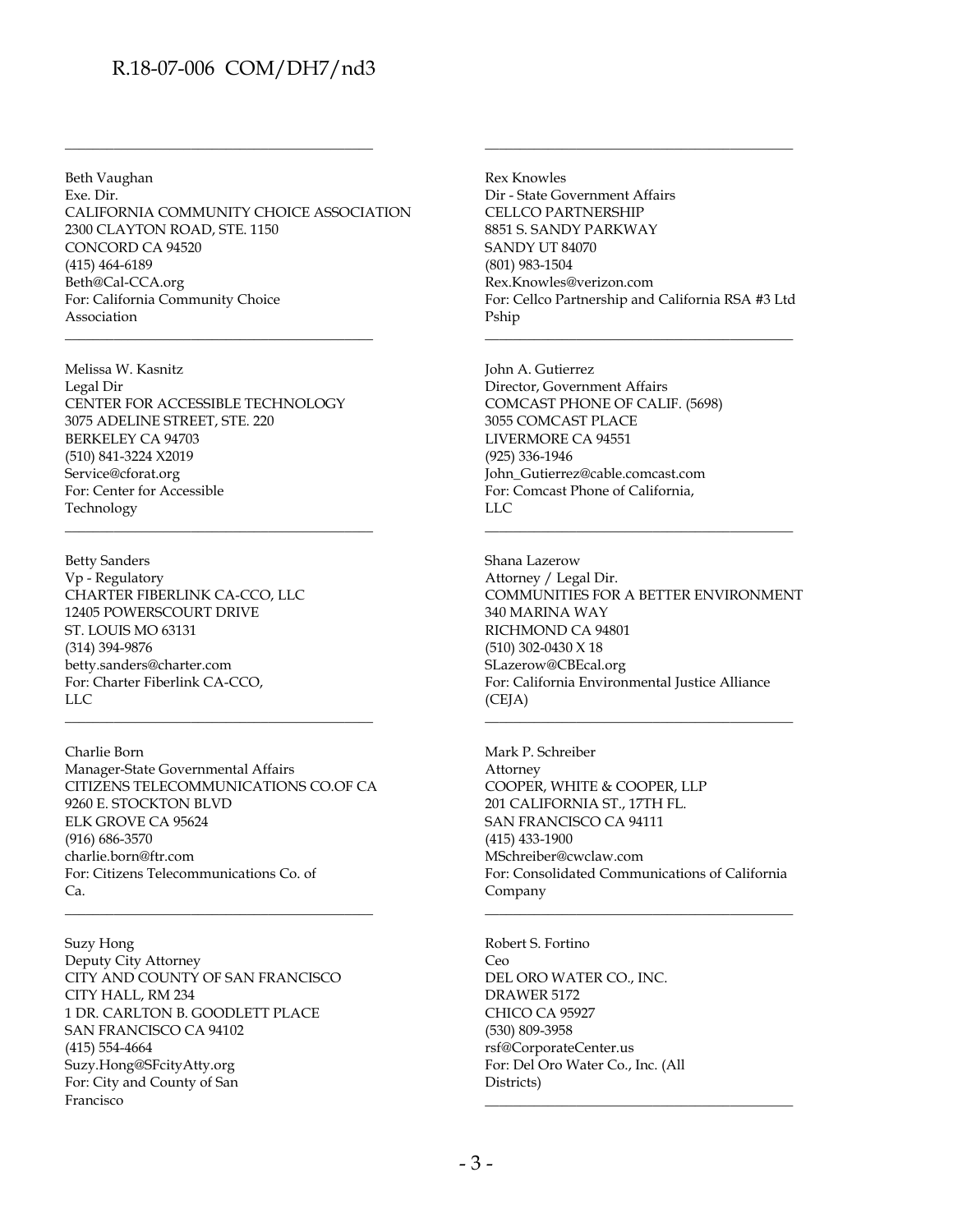\_\_\_\_\_\_\_\_\_\_\_\_\_\_\_\_\_\_\_\_\_\_\_\_\_\_\_\_\_\_\_\_\_\_\_\_\_\_\_\_\_\_\_\_

\_\_\_\_\_\_\_\_\_\_\_\_\_\_\_\_\_\_\_\_\_\_\_\_\_\_\_\_\_\_\_\_\_\_\_\_\_\_\_\_\_\_\_\_

\_\_\_\_\_\_\_\_\_\_\_\_\_\_\_\_\_\_\_\_\_\_\_\_\_\_\_\_\_\_\_\_\_\_\_\_\_\_\_\_\_\_\_\_

\_\_\_\_\_\_\_\_\_\_\_\_\_\_\_\_\_\_\_\_\_\_\_\_\_\_\_\_\_\_\_\_\_\_\_\_\_\_\_\_\_\_\_\_

\_\_\_\_\_\_\_\_\_\_\_\_\_\_\_\_\_\_\_\_\_\_\_\_\_\_\_\_\_\_\_\_\_\_\_\_\_\_\_\_\_\_\_\_

\_\_\_\_\_\_\_\_\_\_\_\_\_\_\_\_\_\_\_\_\_\_\_\_\_\_\_\_\_\_\_\_\_\_\_\_\_\_\_\_\_\_\_\_

Nancy Whang General Counsel CLEAN POWER ALLIANCE 555 W. 5TH STREET, 35TH FL. LOS ANGELES CA 90013 (213) 595-7818 NWhang@CleanPowerAlliance.org For: Clean Power Alliance of Southern California

Kristin L. Jacobson Attorney DLA PIPER LLP (US) 400 CAPITOL MALL, STE. 2400 SACRAMENTO CA 95814 (707) 816-7583 Kristin.Jacobson@us.DLApiper.com For: CTIA

Jennifer Velucci Cfo / Agm DUCOR TELEPHONE COMPANY 23473 AVE 56 DUCOR CA 93218 (661) 834-7700 Regulatory@DucorTelco.com For: Ducor Telephone Company

Matthew Vespa Staff Attorney **EARTHJUSTICE** 50 CALIFORNIA ST., SUITE 500 SAN FRANCISCO CA 00000 (415) 217-2123 MVespa@Earthjustice.org For: Sierra Club

Samantha Weaver Principal Regulatory Analyst EAST BAY COMMUNITY ENERGY 1999 HARRISON STREET, STE. 800 OAKLAND CA 94612 (510) 650-7577 SWeaver@ebce.org For: East Bay Community Energy

John W. Leslie, Esq. Attorney DENTONS US LLP 4655 EXECUTIVE DRIVE, SUITE 700 SAN DIEGO CA 92121 (619) 699-2536 John.Leslie@Dentons.com For: Shell Energy North America (US), L.P.

Jedediah Gibson Attorney At Law ELLISON SCHNEIDER HARRIS & DONLAN LLP 2600 CAPITOL AVENUE, SUITE 400 SACRAMENTO CA 95816-5905 (916) 447-2166 jjg@eslawfirm.com For: Bear Valley Electric Service, Inc.

\_\_\_\_\_\_\_\_\_\_\_\_\_\_\_\_\_\_\_\_\_\_\_\_\_\_\_\_\_\_\_\_\_\_\_\_\_\_\_\_\_\_\_\_

\_\_\_\_\_\_\_\_\_\_\_\_\_\_\_\_\_\_\_\_\_\_\_\_\_\_\_\_\_\_\_\_\_\_\_\_\_\_\_\_\_\_\_\_

\_\_\_\_\_\_\_\_\_\_\_\_\_\_\_\_\_\_\_\_\_\_\_\_\_\_\_\_\_\_\_\_\_\_\_\_\_\_\_\_\_\_\_\_

\_\_\_\_\_\_\_\_\_\_\_\_\_\_\_\_\_\_\_\_\_\_\_\_\_\_\_\_\_\_\_\_\_\_\_\_\_\_\_\_\_\_\_\_

David Clark Regulatory Mgr. FORESTHILL TELEPHONE CO. 811 S. MADERA AVE. KERMAN CA 93630 (559) 846-6277 DClark@SebastianCorp.com For: Foresthill Telephone Company, Inc.

Charlie Born Dir - Gov'T & External Affairs FRONTIER COMMUNICATIONS 1201 K STREET, STE. 1980 SACRAMENTO CA 95814 (916) 686-3570 Charlie.Born@FTR.com For: Frontier Communications of America Inc.

Robert C. Cook, Jr. Mgr FRUITRIDGE VISTA WATER COMPANY PO BOX 959 SACRAMENTO CA 95814 (916) 443-2607 BCook@FruitridgeVista.com For: Fruitridge Vista Water Company \_\_\_\_\_\_\_\_\_\_\_\_\_\_\_\_\_\_\_\_\_\_\_\_\_\_\_\_\_\_\_\_\_\_\_\_\_\_\_\_\_\_\_\_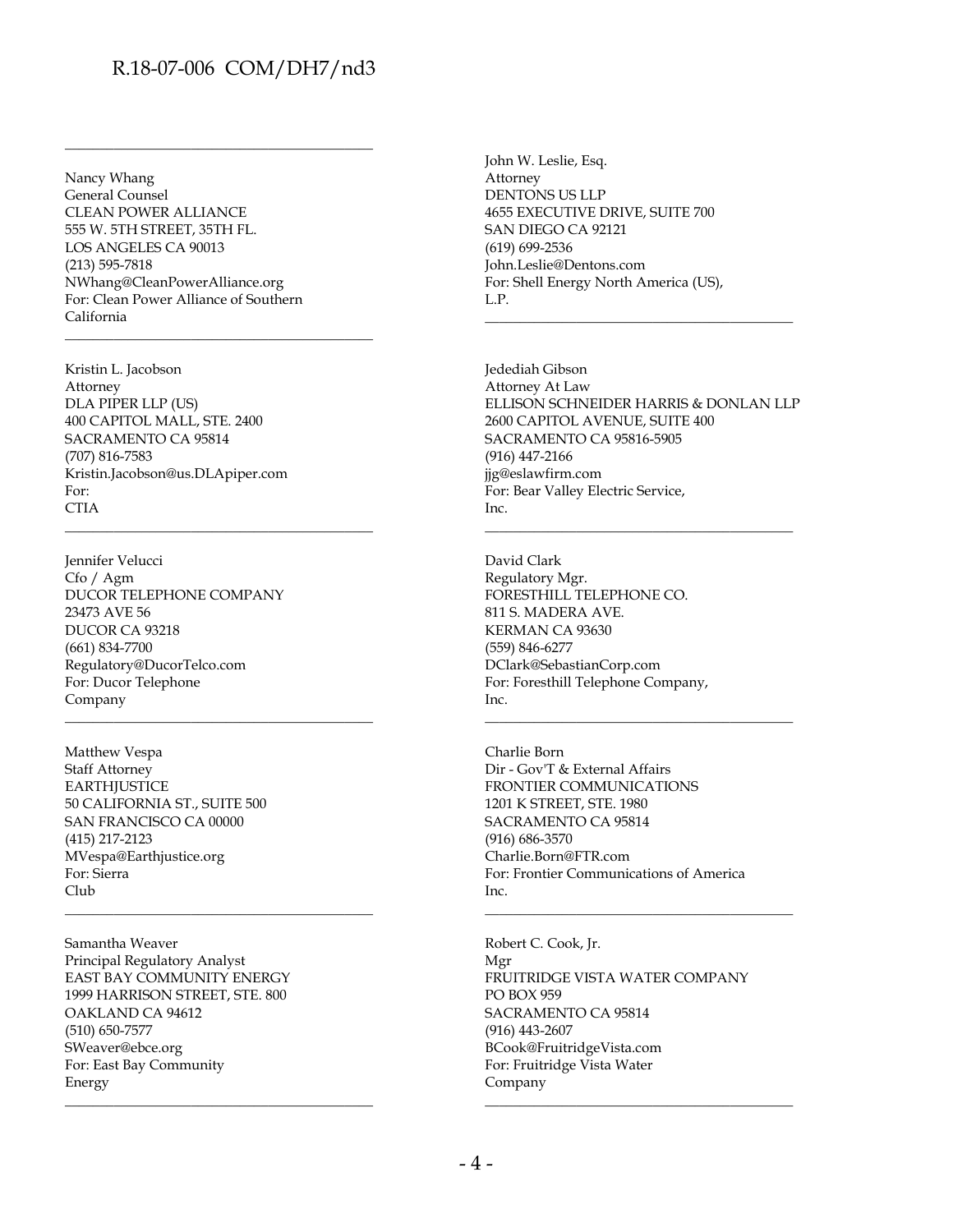Lawrence Morales Vp / General Manager EAST PASADENA WATER COMPANY 3725 EAST MOUNTAIN VIEW AVENUE PASADENA CA 91107 (626) 793-6189 larry@epwater.com For: East Pasadena Water Company

Timothy Guster Vp & Gen. Counsel GREAT OAKS WATER COMPANY 20 GREAT OAKS BLVD., STE 120 / BOX 23490 SAN JOSE CA 95153-3490 (408) 227-9540 X17 TGuster@GreatOaksWater.com For: Great Oaks Water Company

\_\_\_\_\_\_\_\_\_\_\_\_\_\_\_\_\_\_\_\_\_\_\_\_\_\_\_\_\_\_\_\_\_\_\_\_\_\_\_\_\_\_\_\_

\_\_\_\_\_\_\_\_\_\_\_\_\_\_\_\_\_\_\_\_\_\_\_\_\_\_\_\_\_\_\_\_\_\_\_\_\_\_\_\_\_\_\_\_

\_\_\_\_\_\_\_\_\_\_\_\_\_\_\_\_\_\_\_\_\_\_\_\_\_\_\_\_\_\_\_\_\_\_\_\_\_\_\_\_\_\_\_\_

Stephen Campbell Project Mgr. GRID ALTERNATIVES 1171 OCEAN AVE., SUITE 200 OAKLAND CA 94608 (310) 735-9770 SCampbell@GridAlternatives.org For: GRID Alternative

Gail Long Mgr - State Government Affairs HAPPY VALLEY TELEPHONE COMPANY PO BOX 1004 REDMOND OR 97756 (541) 516-8210 Gail.Long@tdstelecom.com For: Happy Valley Telephone Co.

\_\_\_\_\_\_\_\_\_\_\_\_\_\_\_\_\_\_\_\_\_\_\_\_\_\_\_\_\_\_\_\_\_\_\_\_\_\_\_\_\_\_\_\_

Gail Long HORNITOS TELEPHONE COMPANY PO BOX 1004 REDMOND OR 97756 (541) 516-8210 gail.long@tdstelecom.com For: Hornitos Telephone Company \_\_\_\_\_\_\_\_\_\_\_\_\_\_\_\_\_\_\_\_\_\_\_\_\_\_\_\_\_\_\_\_\_\_\_\_\_\_\_\_\_\_\_\_

Dave Clark

Keith Switzer Vp - Regulatory GOLDEN STATE WATER COMPANY 630 EAST FOOTHILL BLVD. SAN DIMAS CA 91773 (909) 394-3600 KSwitzer@GSwater.com For: Golden State Water Company

\_\_\_\_\_\_\_\_\_\_\_\_\_\_\_\_\_\_\_\_\_\_\_\_\_\_\_\_\_\_\_\_\_\_\_\_\_\_\_\_\_\_\_\_

Elizabeth M. Kelly Attorney LAW OFFICE OF ELIZABETH KELLY PO BOX 225037 SAN FRANCISCO CA 94122 (415) 535-9998 Beth@emk-law.com For: Association of Bay Area Governments for the San Francisco Bay Area Regional Area Network (BayREN) and County of Ventura for the Tri-County Regional Energy Network (3C-REN)

Edward Jackson Dir - Revenue Requirements LIBERTY UTILITIES (CALIFORNIA) 9750 WASHBURN ROAD / PO BOX 7002 DOWNEY CA 90241-7002 (562) 923-0711 X1212 Edward.Jackson@LibertyUtilities.com For: Liberty Utilities (Apple Valley Ranchos Water) Corp.

\_\_\_\_\_\_\_\_\_\_\_\_\_\_\_\_\_\_\_\_\_\_\_\_\_\_\_\_\_\_\_\_\_\_\_\_\_\_\_\_\_\_\_\_

\_\_\_\_\_\_\_\_\_\_\_\_\_\_\_\_\_\_\_\_\_\_\_\_\_\_\_\_\_\_\_\_\_\_\_\_\_\_\_\_\_\_\_\_

Edward N. Jackson Dir - Rates / Regulatory Affairs LIBERTY UTILITIES (CALIFORNIA) 9750 WASHBURN ROAD / PO BOX 7002 DOWNEY CA 90241-7002 (562) 923-0711 Edward.Jackson@LibertyUtilities.com For: Liberty Utilities

Edward Jackson Director Of Revenue Requirements LIBERTY UTILITIES (PARK WATER) CORP. PO BOX 7002 DOWNEY CA 90241 (562) 923-0711 edward.jackson@libertyutilities.com For: Liberty Utilities (Park Water) Corp.

\_\_\_\_\_\_\_\_\_\_\_\_\_\_\_\_\_\_\_\_\_\_\_\_\_\_\_\_\_\_\_\_\_\_\_\_\_\_\_\_\_\_\_\_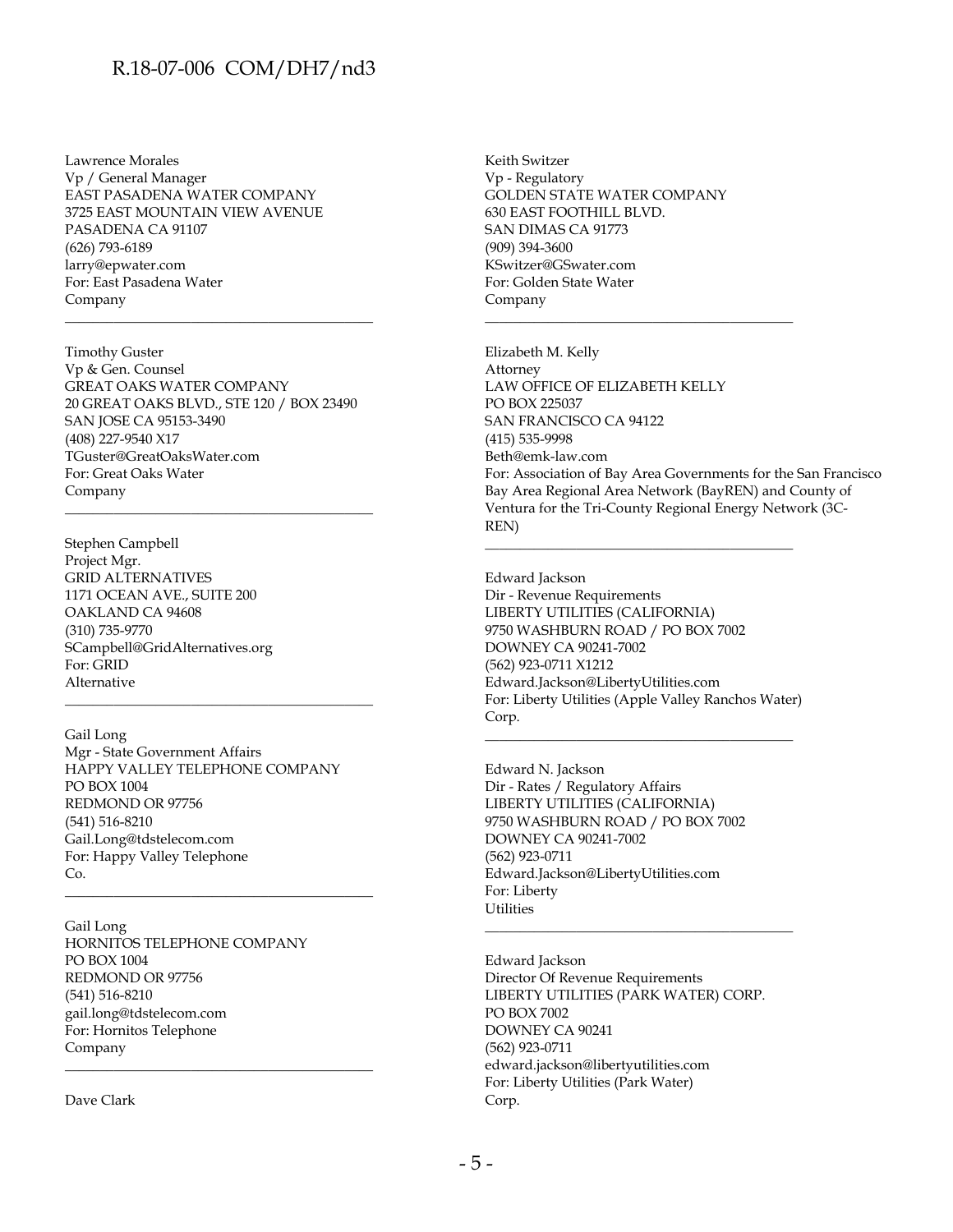Regulatory Mgr KERMAN TELEPHONE COMPANY 811 SOUTH MADERA AVENUE KERMAN CA 93630 (559) 846-4892 DClark@SebastianCorp.com For: Kerman Telephone Company

Elizabeth Kelly Counsel LAW OFFICE OF ELIZABETH KELLY PO BOX 225037 SAN FRANCISCO CA 94122 (415) 535-9998 Beth@EMK-law.com For: Environmental Defense Fund (EDF)

\_\_\_\_\_\_\_\_\_\_\_\_\_\_\_\_\_\_\_\_\_\_\_\_\_\_\_\_\_\_\_\_\_\_\_\_\_\_\_\_\_\_\_\_

Julia De Lamare Clean Energy Advocate NATURAL RESOURCES DEFENSE COUNCIL 111 SUTTER ST., 21ST FL. SAN FRANCISCO CA 94104 (415) 875-6100 JDeLamare@nrdc.org For: Natural Resources Defense Council

\_\_\_\_\_\_\_\_\_\_\_\_\_\_\_\_\_\_\_\_\_\_\_\_\_\_\_\_\_\_\_\_\_\_\_\_\_\_\_\_\_\_\_\_

\_\_\_\_\_\_\_\_\_\_\_\_\_\_\_\_\_\_\_\_\_\_\_\_\_\_\_\_\_\_\_\_\_\_\_\_\_\_\_\_\_\_\_\_

\_\_\_\_\_\_\_\_\_\_\_\_\_\_\_\_\_\_\_\_\_\_\_\_\_\_\_\_\_\_\_\_\_\_\_\_\_\_\_\_\_\_\_\_

\_\_\_\_\_\_\_\_\_\_\_\_\_\_\_\_\_\_\_\_\_\_\_\_\_\_\_\_\_\_\_\_\_\_\_\_\_\_\_\_\_\_\_\_

Lori Anne Dolqueist Attorney NOSSAMAN LLP 50 CALIFORNIA STREET, 34TH FL. SAN FRANCISCO CA 94111 (415) 398-3600 LDolqueist@Nossaman.com For: National Association of Water Companies

Lori Anne Dolqueist, Esq Attorney At Law NOSSAMAN LLP 50 CALIFORNIA STREET, 34TH FLR SAN FRANCISCO CA 94111 (415) 438-7221 LDolqueist@Nossaman.com For: California Water Association

Noel Obiora Legal Division Tadashi Gondai General Counsel NATIONAL ASIAN AMERICAN COALITION COMMUNITY LEGAL SERVICES 240 DELLBROOK AVE SAN FRANCISCO CA 94131 (650) 952-0522 tad.g@commlegal.org For: National Diversity Coalition and National Asian American Coalition

\_\_\_\_\_\_\_\_\_\_\_\_\_\_\_\_\_\_\_\_\_\_\_\_\_\_\_\_\_\_\_\_\_\_\_\_\_\_\_\_\_\_\_\_

\_\_\_\_\_\_\_\_\_\_\_\_\_\_\_\_\_\_\_\_\_\_\_\_\_\_\_\_\_\_\_\_\_\_\_\_\_\_\_\_\_\_\_\_

Ajay Kumar Attorney PACIFICORP 825 NE MULTMOMAH STREET, STE. 1800 PORTLAND OR 97232 (503) 813-6589 Ajay.Kumar@PacifiCorp.com For: PacifiCorp

\_\_\_\_\_\_\_\_\_\_\_\_\_\_\_\_\_\_\_\_\_\_\_\_\_\_\_\_\_\_\_\_\_\_\_\_\_\_\_\_\_\_\_\_

\_\_\_\_\_\_\_\_\_\_\_\_\_\_\_\_\_\_\_\_\_\_\_\_\_\_\_\_\_\_\_\_\_\_\_\_\_\_\_\_\_\_\_\_

\_\_\_\_\_\_\_\_\_\_\_\_\_\_\_\_\_\_\_\_\_\_\_\_\_\_\_\_\_\_\_\_\_\_\_\_\_\_\_\_\_\_\_\_

Steven Bryan, Jr. Regulatory Contact PINNACLES TELEPHONE COMPANY 340 LIVE OAK ROAD PAICINES CA 95043 (831) 389-4500 SRBryanJr@PinTelco.com For: Pinnacles Telephone Company

Julia Hatton Dir - Strategy Development RISING SUN ENERGY CENTER 1116 36TH STREET OAKLAND CA 94608 (510) 665-1501 Hatton@RisingSunEnergy.org For: Rising Sun Energy **Center** 

John Kennedy Legislative Affairs Advocate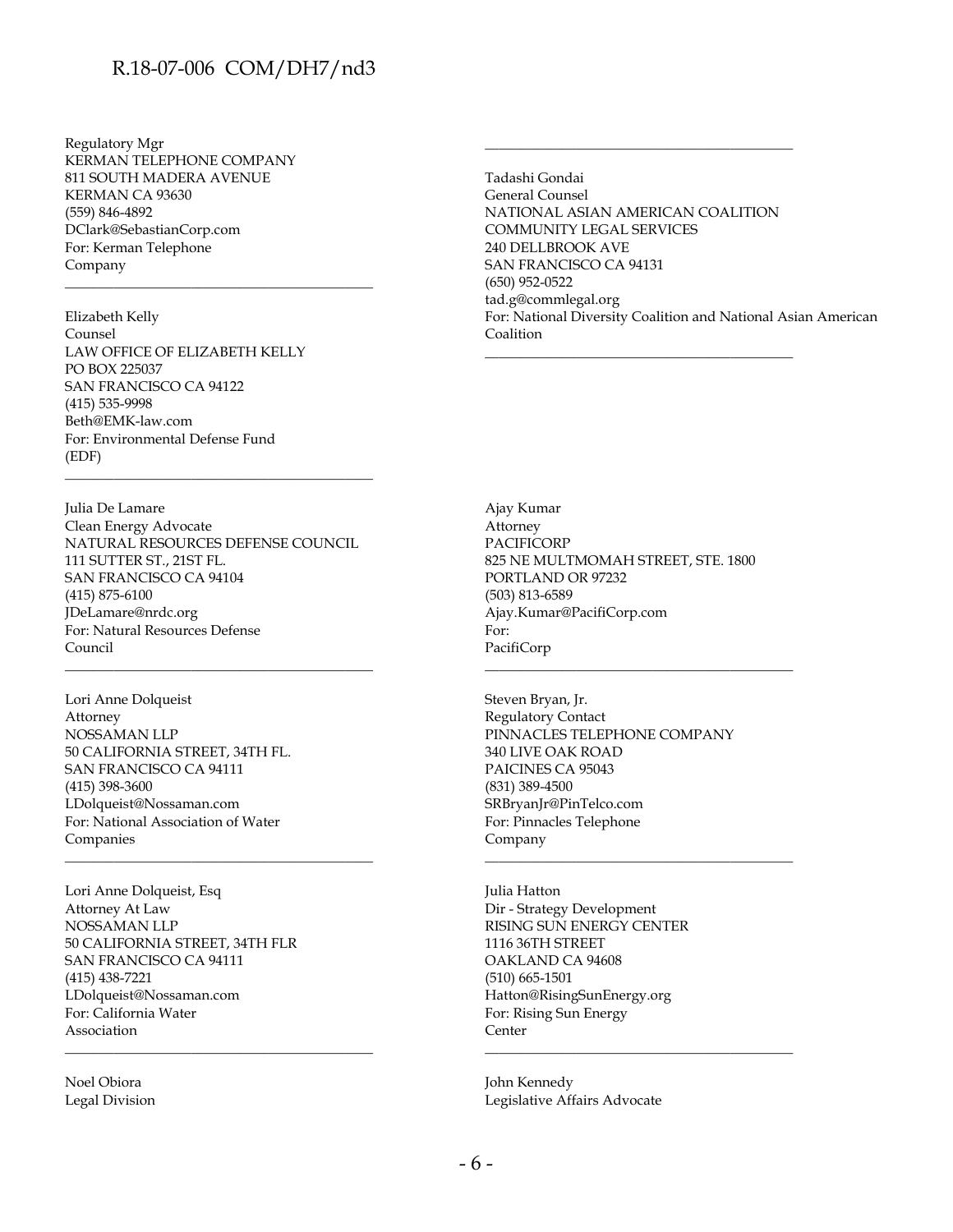RM. 5121 505 Van Ness Avenue San Francisco CA 94102 3298 (415) 703-5987 nao@cpuc.ca.gov For: PA Public Advocates Office (formerly ORA)

Erik Jacobson Dir - Regulatory Relations PACIFIC GAS AND ELECTRIC COMPANY 77 BEALE ST., MD B23A / PO BOX 770000 SAN FRANCISCO CA 94177 (415) 973-4977 PGETariffs@pge.com For: Pacific Gas & Electric Company

\_\_\_\_\_\_\_\_\_\_\_\_\_\_\_\_\_\_\_\_\_\_\_\_\_\_\_\_\_\_\_\_\_\_\_\_\_\_\_\_\_\_\_\_

Laura Feinstein Sr. Researcher PACIFIC INSTITUTE 654 13TH ST., PRESERVATION PARK OAKLAND CA 94612 (510) 877-3193 LFeinstein@PacInst.org For: Pacific Institute for Studies in Development, Environment, and Security

John A. Pacheco Sr. Counsel SAN DIEGO GAS & ELECTRIC COMPANY 8330 CENTURY PARK CT., CP32 SAN DIEGO CA 92123 (858) 654-1761 JPacheco@sdge.com For: San Diego Gas & Electric Company

\_\_\_\_\_\_\_\_\_\_\_\_\_\_\_\_\_\_\_\_\_\_\_\_\_\_\_\_\_\_\_\_\_\_\_\_\_\_\_\_\_\_\_\_

\_\_\_\_\_\_\_\_\_\_\_\_\_\_\_\_\_\_\_\_\_\_\_\_\_\_\_\_\_\_\_\_\_\_\_\_\_\_\_\_\_\_\_\_

Robert W. Nicholson President SAN GABRIEL VALLEY WATER COMPANY 11142 GARVEY AVENUE / PO BOX 6010 EL MONTE CA 91733-2425 (626) 448-6183 RWNicholson@SGVwater.com For: San Gabriel Valley Water Company

\_\_\_\_\_\_\_\_\_\_\_\_\_\_\_\_\_\_\_\_\_\_\_\_\_\_\_\_\_\_\_\_\_\_\_\_\_\_\_\_\_\_\_\_

John B. Tang, P.E. Vp - Regulatory Affairs & Govn'T Relatio SAN JOSE WATER COMPANY

RURAL COUNTY REPRESENTATIVES OF CALIF. 1215 K STREET, SUITE 1650 SACRAMENTO CA 95814 (916) 447-4806 JKennedy@rcrcnet.org For: Rural County Representative of California

\_\_\_\_\_\_\_\_\_\_\_\_\_\_\_\_\_\_\_\_\_\_\_\_\_\_\_\_\_\_\_\_\_\_\_\_\_\_\_\_\_\_\_\_

Clay Faber Dir. Ca & Federal Regulatory SAN DIEGO GAS & ELECTRIC COMPANY 8330 CENTURY PARK COURT, CP32F SAN DIEGO CA 92123 (858) 654-1756 CFaber@SempraUtilities.com For: San Diego Gas & Electric Company

\_\_\_\_\_\_\_\_\_\_\_\_\_\_\_\_\_\_\_\_\_\_\_\_\_\_\_\_\_\_\_\_\_\_\_\_\_\_\_\_\_\_\_\_

William K. Briggs Attorney SOUTHERN CALIFORNIA EDISON COMPANY EMAIL ONLY EMAIL ONLY CA 00000 (626) 302-6735 William.K.Briggs@sce.com For: Southern California Edison Company

\_\_\_\_\_\_\_\_\_\_\_\_\_\_\_\_\_\_\_\_\_\_\_\_\_\_\_\_\_\_\_\_\_\_\_\_\_\_\_\_\_\_\_\_

Eric A. Gressler Senior Counsel SOUTHERN CALIFORNIA GAS COMPANY 555 WEST FIFTH STREET, GT-14E7 LOS ANGELES CA 90013 (213) 244-8507 EGressle@SoCalGas.com For: Southern California Gas Company

Ronald Van Der Leeden Dir. - Regulatory Affairs SOUTHERN CALIFORNIA GAS COMPANY

\_\_\_\_\_\_\_\_\_\_\_\_\_\_\_\_\_\_\_\_\_\_\_\_\_\_\_\_\_\_\_\_\_\_\_\_\_\_\_\_\_\_\_\_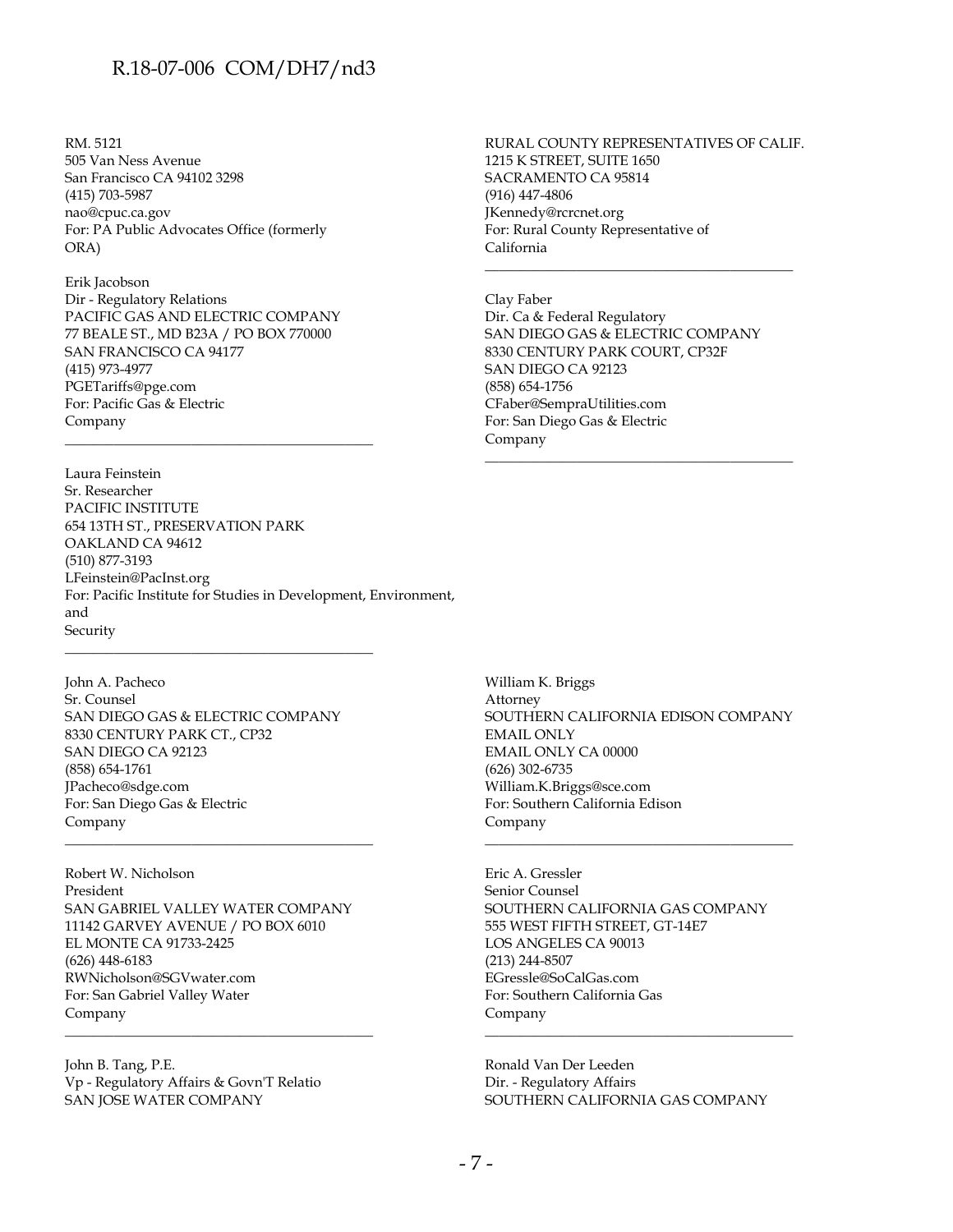\_\_\_\_\_\_\_\_\_\_\_\_\_\_\_\_\_\_\_\_\_\_\_\_\_\_\_\_\_\_\_\_\_\_\_\_\_\_\_\_\_\_\_\_

\_\_\_\_\_\_\_\_\_\_\_\_\_\_\_\_\_\_\_\_\_\_\_\_\_\_\_\_\_\_\_\_\_\_\_\_\_\_\_\_\_\_\_\_

110 W. TAYLOR ST. SAN JOSE CA 95110 (408) 279-7933 John.Tang@SJWater.com For: San Jose Water Company

Monika Brandle Regulatory Mgr. SIERRA TELEPHONE COMPANY PO BOX 219 OAKHURST CA 93644 (559) 642-1380 MonikaB@stcg.net For: Sierra Telephone Company

Jeff Winmill Counsel - Regulatory SMALL BUSINESS UTILITY ADVOCATES 548 MARKET ST., SUITE 11200 SAN FRANCISCO CA 94104 (650) 395-7025 Jeff@UtilityAdvocates.org For: Smaill Business Utility Advocates (SBUA)

\_\_\_\_\_\_\_\_\_\_\_\_\_\_\_\_\_\_\_\_\_\_\_\_\_\_\_\_\_\_\_\_\_\_\_\_\_\_\_\_\_\_\_\_

\_\_\_\_\_\_\_\_\_\_\_\_\_\_\_\_\_\_\_\_\_\_\_\_\_\_\_\_\_\_\_\_\_\_\_\_\_\_\_\_\_\_\_\_

Bob Kelly Vp - Regulatory Affairs SUBURBAN WATER SYSTEMS 1325 N. GRAND AVE., SUITE 100 COVINA CA 91724 (626) 543-2590 bkelly@swwc.com For: Suburban Water Systems

Greg Gierczak Executive Dir - External Relations SUREWEST TELEPHONE 8150 INDUSTRIAL AVE. / PO BOX 969 ROSEVILLE CA 95678 (916) 786-1440 ggierczak@surewest.com For: SureWest

Susan Lipper Sr. Mgr. - Gov'T Affairs T-MOBILE WEST LLC 1755 CREEKSIDE OAKS DRIVE, STE. 190

\_\_\_\_\_\_\_\_\_\_\_\_\_\_\_\_\_\_\_\_\_\_\_\_\_\_\_\_\_\_\_\_\_\_\_\_\_\_\_\_\_\_\_\_

555 W. FIFTH STREET, GT14D6 LOS ANGELES CA 90013 (213) 244-2009 RVanDerLeeden@SempraUtilities.com For: Southern California Gas Company

\_\_\_\_\_\_\_\_\_\_\_\_\_\_\_\_\_\_\_\_\_\_\_\_\_\_\_\_\_\_\_\_\_\_\_\_\_\_\_\_\_\_\_\_

\_\_\_\_\_\_\_\_\_\_\_\_\_\_\_\_\_\_\_\_\_\_\_\_\_\_\_\_\_\_\_\_\_\_\_\_\_\_\_\_\_\_\_\_

\_\_\_\_\_\_\_\_\_\_\_\_\_\_\_\_\_\_\_\_\_\_\_\_\_\_\_\_\_\_\_\_\_\_\_\_\_\_\_\_\_\_\_\_

Vincent J. Vitatoej, Esq. Associate General Counsel SOUTHWEST GAS CORPORATION 8360 S. DURANGO BLVD LAS VEGAS NV 89113 (702) 876-7396 Vincent.Vitatoe@SWgas.com For: Southwest Gas Corporation

Stephen Kukta Dir. - State Regulatory SPRINT TELEPHONY PCS, LP 201 MISSION STREET, SUITE 1500 SAN FRANCISCO CA 94105 (415) 572-8358 stephen.h.kukta@sprint.com For: Sprint Telephony PCS, LP

James Lowers Vp THE SISKIYOU TELEPHONE COMPANY PO BOX 157 ETNA CA 96027-0157 (530) 467-6171 JTLowers@sisqtel.net For: The Siskiyou Telephone Company

\_\_\_\_\_\_\_\_\_\_\_\_\_\_\_\_\_\_\_\_\_\_\_\_\_\_\_\_\_\_\_\_\_\_\_\_\_\_\_\_\_\_\_\_

David Cheng Staff Attorney THE UTILITY REFORM NETWORK 1620 5TH AVENUE, SUITE 810 SAN DIEGO CA 92101 (619) 398-3680 X103 DCheng@TURN.org For: TURN

Betty J. Sanders Sr Dir - Regulatory TIME WARNER CABLE INFORMATION SERVICES 12405 POWERSCOURT DRIVE

\_\_\_\_\_\_\_\_\_\_\_\_\_\_\_\_\_\_\_\_\_\_\_\_\_\_\_\_\_\_\_\_\_\_\_\_\_\_\_\_\_\_\_\_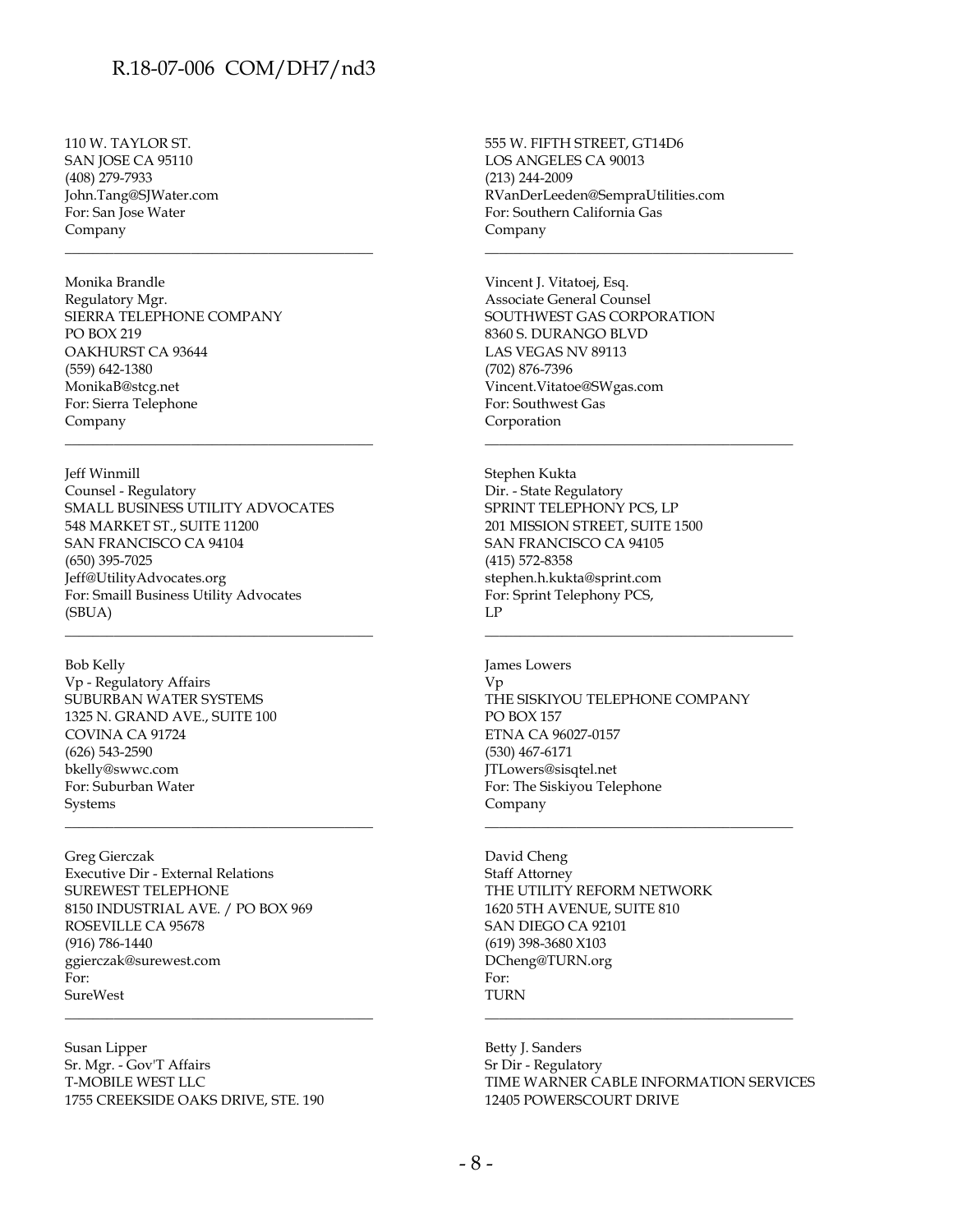\_\_\_\_\_\_\_\_\_\_\_\_\_\_\_\_\_\_\_\_\_\_\_\_\_\_\_\_\_\_\_\_\_\_\_\_\_\_\_\_\_\_\_\_

SACRAMENTO CA 95833 (916) 643-8926 Susan.Lipper@T-Mobile.com For: T-Mobile West  $LI$ 

Carmelita L. K. Miller Legal Counsel THE GREENLINING INSTITUTE 360 14TH ST., SECOND FL. OAKLAND CA 94612 (510) 926-4017 CarmelitaM@Greenlining.org For: The Greenlining Institute

Dan Douglas Mgr - Regulatory THE PONDEROSA TELEPHONE CO. (1014) 47034 ROAD 201 / PO BOX 21 O'NEALS CA 93645-0021 (559) 868-6395 dand@ponderosatel.com For: The Ponderosa Telephone Company

\_\_\_\_\_\_\_\_\_\_\_\_\_\_\_\_\_\_\_\_\_\_\_\_\_\_\_\_\_\_\_\_\_\_\_\_\_\_\_\_\_\_\_\_

\_\_\_\_\_\_\_\_\_\_\_\_\_\_\_\_\_\_\_\_\_\_\_\_\_\_\_\_\_\_\_\_\_\_\_\_\_\_\_\_\_\_\_\_

\_\_\_\_\_\_\_\_\_\_\_\_\_\_\_\_\_\_\_\_\_\_\_\_\_\_\_\_\_\_\_\_\_\_\_\_\_\_\_\_\_\_\_\_

Rex Knowles Dir - State Gov'T Affairs VERIZON WIRELESS (VZW) LLC 8851 S. SANDY PARKWAY SANDY UT 84070 (801) 983-1504 Rex.Knowles@verizon.com For: Verizon California  $Inc$ 

Brenda Shepard Chief Financial Officer VOLCANO TELEPHONE COMPANY PO BOX 1070 PINE GROVE CA 95665 (209) 296-1447 BrendaS@volcanotel.com For: Volcano Telephone Company

Gail Long WINTERHAVEN TELEPHONE COMPANY PO BOX 1004 REDMOND OR 97756 (541) 516-8210

\_\_\_\_\_\_\_\_\_\_\_\_\_\_\_\_\_\_\_\_\_\_\_\_\_\_\_\_\_\_\_\_\_\_\_\_\_\_\_\_\_\_\_\_

ST. LOUIS MO 63131 (314) 394-9876 betty.sanders@charter.com For: Time Warner Cable Information Services (California)

\_\_\_\_\_\_\_\_\_\_\_\_\_\_\_\_\_\_\_\_\_\_\_\_\_\_\_\_\_\_\_\_\_\_\_\_\_\_\_\_\_\_\_\_

Margaret Tobias Attorney At Law TOBIAS LAW OFFICE 460 PENNSYLVANIA AVE SAN FRANCISCO CA 94107 (415) 641-7833 Marg@Tobiaslo.com For: Cox Communications

Jane Krikorian, J.D. Mgr - Regulatory Program UTILITY CONSUMERS' ACTION NETWORK 3405 KENYON STREET, SUITE 401 SAN DIEGO CA 92110 (619) 696-6966 Jane@ucan.org For: Utility Consumers' Action Network (UCAN)

\_\_\_\_\_\_\_\_\_\_\_\_\_\_\_\_\_\_\_\_\_\_\_\_\_\_\_\_\_\_\_\_\_\_\_\_\_\_\_\_\_\_\_\_

\_\_\_\_\_\_\_\_\_\_\_\_\_\_\_\_\_\_\_\_\_\_\_\_\_\_\_\_\_\_\_\_\_\_\_\_\_\_\_\_\_\_\_\_

\_\_\_\_\_\_\_\_\_\_\_\_\_\_\_\_\_\_\_\_\_\_\_\_\_\_\_\_\_\_\_\_\_\_\_\_\_\_\_\_\_\_\_\_

Kofi Antobam Director Of Finance APPLE VALLEY CHOICE ENERGY (AVCE) 14955 DALE EVANS PARKWAY APPLE VALLEY CA 92307 (760) 240-7000 kantobam@applevalley.org For: Town of Apple Valley | Apple Valley Choice Energy (AVCE)

Andy Umana Director â€" Legal Counsel AT&T SERVICE, INC. 430 BUSH STREET, STE 6043 SAN FRANCISCO CA 94108 (415) 268-5304 andy.umana@att.com

Hugh Osborne AT&T SERVICES, INC. 430 BUSH STREET, 3RD FL. NO. 17 SAN FRANCISCO CA 94105 (415) 268-5997 Hugh.Osborne@att.com

Margaret Thompson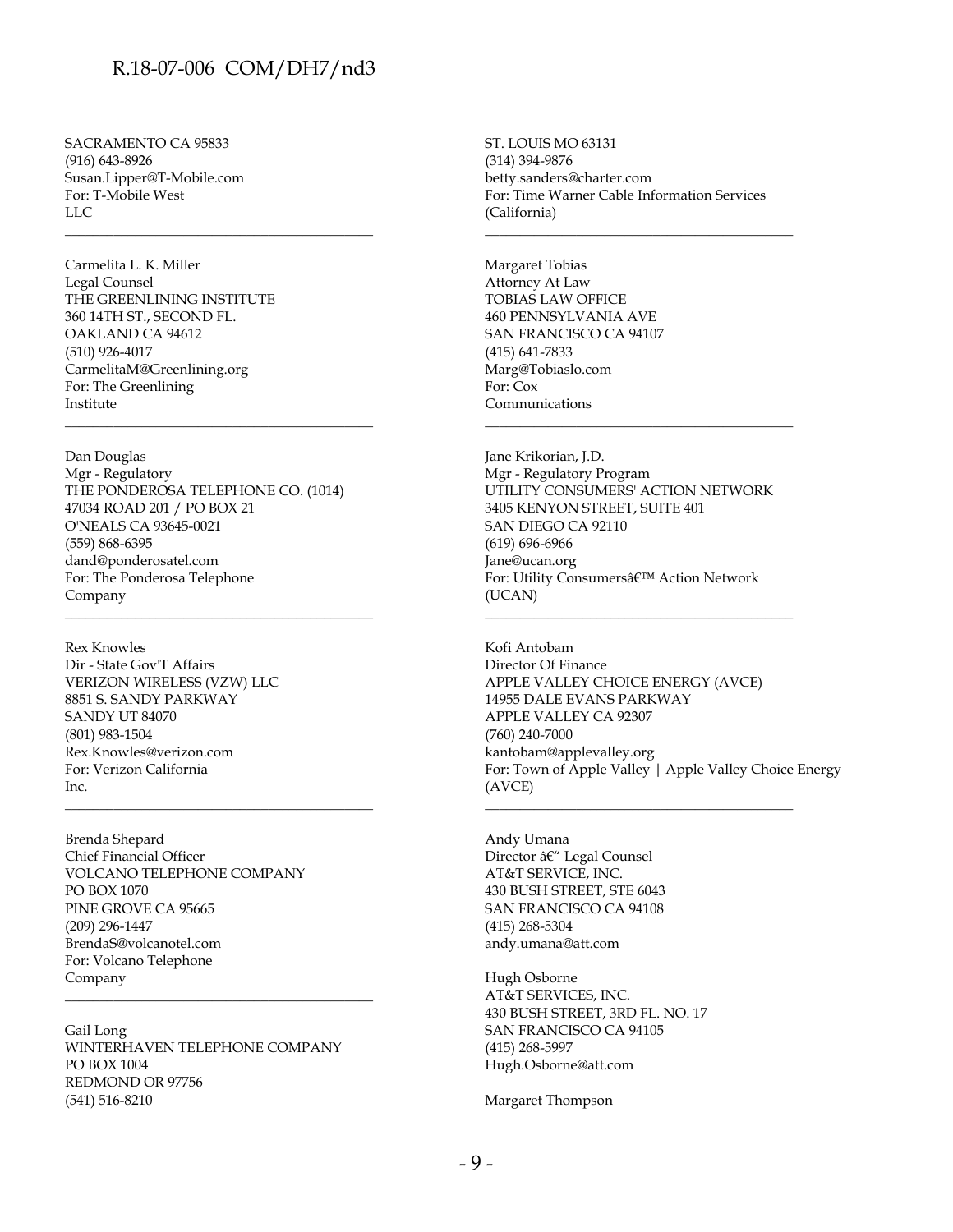gail.long@tdstelecom.com For: Winterhaven Telephone Company

#### **\*\*\*\*\*\*\*\*\*\* STATE EMPLOYEE \*\*\*\*\*\*\*\*\*\*\***

#### **\*\*\*\*\*\*\*\*\* INFORMATION ONLY \*\*\*\*\*\*\*\*\*\***

\_\_\_\_\_\_\_\_\_\_\_\_\_\_\_\_\_\_\_\_\_\_\_\_\_\_\_\_\_\_\_\_\_\_\_\_\_\_\_\_\_\_\_\_

Aggregate Filing AFP TRACKS 950 TOWER LANE FOSTER CA 94404 (833) 414-3165 proceedings@mail.com

Afp Tracks AGGREGATE FILINGS 950 TOWER LN, SUITE 2100 FOSTER CITY CA 94404 (833) 414-3165 proceedings@mail.com

Kari Cameron ALCANTAR LAW GROUP EMAIL ONLY EMAIL ONLY CA 00000 klc@alcantar-law.com

Catherine E. Yap Consultant BARKOVICH & YAP, INC. PO BOX 11031 OAKLAND CA 94611 (510) 450-1270 Cathy@BarkovichAndYap.com For: California Large Energy Consumers Association

\_\_\_\_\_\_\_\_\_\_\_\_\_\_\_\_\_\_\_\_\_\_\_\_\_\_\_\_\_\_\_\_\_\_\_\_\_\_\_\_\_\_\_\_

\_\_\_\_\_\_\_\_\_\_\_\_\_\_\_\_\_\_\_\_\_\_\_\_\_\_\_\_\_\_\_\_\_\_\_\_\_\_\_\_\_\_\_\_

Energy Supply Specialist BEAR VALLEY ELECTRIC SERVICE 42020 GARSTIN DRIVE, PO BOX 1547 BIG BEAR LAKE CA 92315-1547 (909) 866-4678 X186 RegulatoryAffairs@BVESinc.com For: Bear Valley Electric Service

Scott Blaising Counsel BRAUN BLAISING SMITH WYNNE P.C. 915 L STREET, SUITE 1480 SACRAMENTO CA 95814 (916) 712-3961

Avp – Senior Legal Counsel AT&T SERVICES, INC. 430 BUSH STREET, 6TH FLOOR SAN FRANCISCO CA 94108 (415) 268-8977 mt4348@att.com

Mark Berry Director - Regulatory AT&T SERVICES, INC. 430 BUSH STREET, 6TH FLOOR SAN FRANCISCO CA 94108 (415) 417-5018 Mark.Berry@att.com

Ross Johnson AT&T SERVICES, INC. 430 BUSH STREET, 5TH FLOOR SAN FRANCISCO CA 94108 (415) 417-5028 RDJ@att.com

James Ahlstedt Public Advocates Office 505 Van Ness Avenue San Francisco CA 94102 3298 (415) 703-3196 ja7@cpuc.ca.gov

Sarah J. Banola Partner BRB LAW LLP EMAIL ONLY EMAIL ONLY CA 00000 (973) 903-0189 sarah@brblawgroup.com

Sean P. Beatty Partner BRB LAW LLP PO BOX 70527 OAKLAND CA 94612 (925) 324-3483 Sean@BRBLawGroup.com

Lillian Rafii Attorney BUCHALTER 425 MARKET STREET, SUITE 2900 SAN FRANCISCO CA 94105-2491 (415) 227-3586 Lrafii@buchalter.com For: California Large Energy Consumers Association \_\_\_\_\_\_\_\_\_\_\_\_\_\_\_\_\_\_\_\_\_\_\_\_\_\_\_\_\_\_\_\_\_\_\_\_\_\_\_\_\_\_\_\_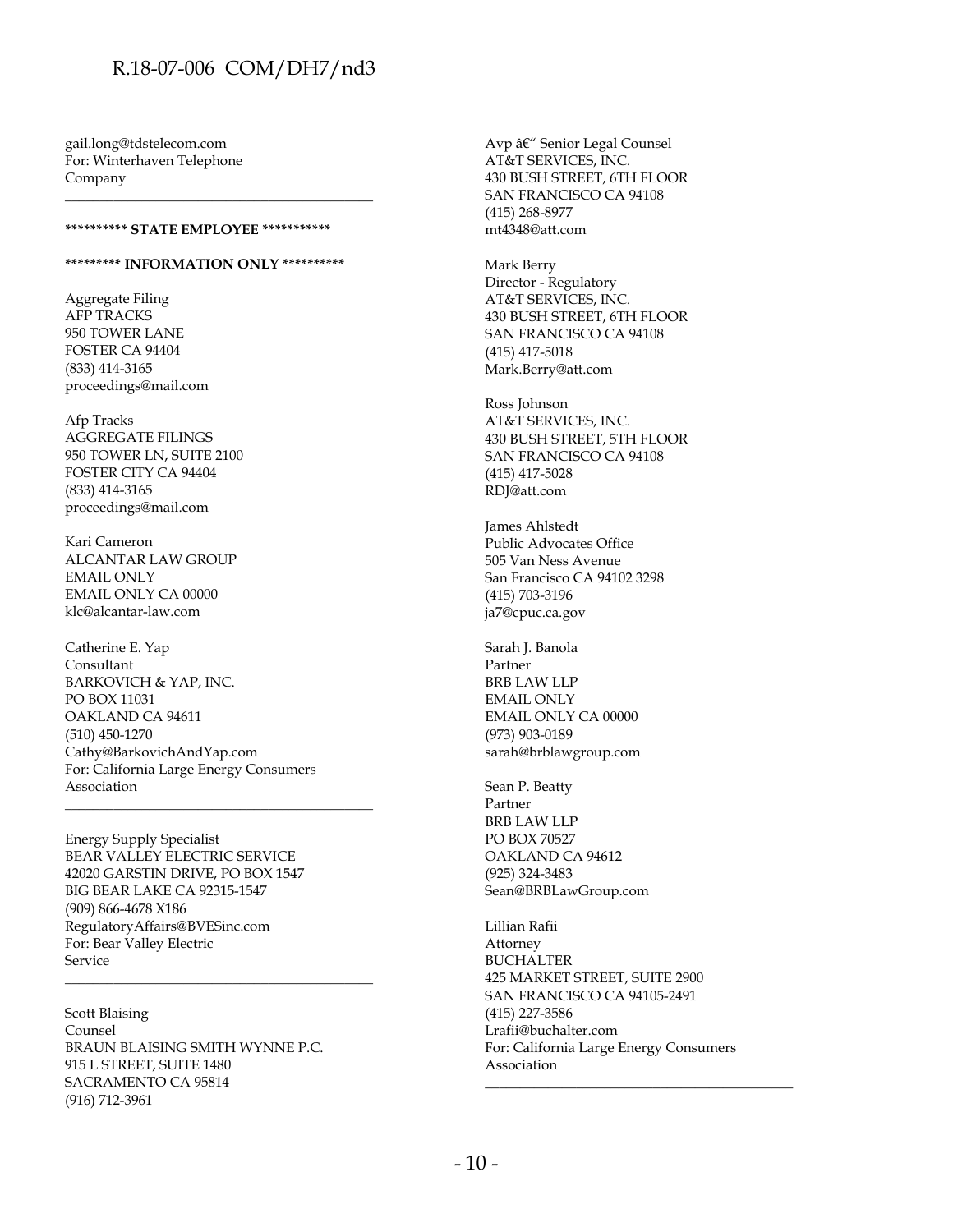#### Blaising@BraunLegal.com

Regulatory Clerk BRAUN BLAISING SMITH WYNNE, PC 915 L STREET, STE. 1480 SACRAMENTO CA 95814 (916) 326-5812 Regulatory@BraunLegal.com

Darren Lee Office Manager BRB LAW LLP EMAIL ONLY EMAIL ONLY CA 00000 darren@brblawgroup.com

Patrick M. Rosvall Partner BRB LAW LLP EMAIL ONLY EMAIL ONLY CA 00000 patrick@brblawgroup.com For: the "Small LECs": Calaveras Telephone Company, CAL-ORE Telephone Co., Ducor Telephone Co., Foresthill Telephone Co., Happy Valley Telephone Co., Hornitos Telephone Company, Kerman Telephone Co., Pinnacles Telephone Co., The Ponderosa Telephone Co., Sierra Telephone Co., Inc., The Siskiyou Telephone Co., Volcano Telephone Co., Winterhaven Telephone Co.

Robert Spiegel CA MANUFACTURERS & TECHNOLOGY ASSO EMAIL ONLY EMAIL ONLY CA 00000 rspiegel@cmta.net

\_\_\_\_\_\_\_\_\_\_\_\_\_\_\_\_\_\_\_\_\_\_\_\_\_\_\_\_\_\_\_\_\_\_\_\_\_\_\_\_\_\_\_\_

Danielle Blacet-Hyden CA MUNICIPAL UTILITIES ASSOCIATION 915 L ST., SUITE 1460 SACRAMENTO CA 95814 (916) 326-5802 dblacet@cmua.org

Manal Yamout Mcdermid CALIBER STRATEGIES PO BOX 160724 SACRAMENTO CA 95816 elsi@caliberstrat.com

Shawn-Dai Linderman CALIF COMMUNITY CHOICE ASSO EMAIL ONLY EMAIL ONLY CA 00000 (510) 213-9774

Michael Cade Analyst - Energy BUCHALTER 1331 NW LOVEJOY ST., STE. 900 PORTLAND OR 97209 (415) 416-2871 MCade@Buchalter.com

Vanessa Baldwin Executive Division RM. 5029 505 Van Ness Avenue San Francisco CA 94102 3298 (415) 703-3942 vy2@cpuc.ca.gov

Adam Buchholz Executive Division 505 Van Ness Avenue San Francisco CA 94102 3298 (415) 403-1883 abu@cpuc.ca.gov

Elizabeth Bojorquez Legislative Analyst CA CABLE & TELECOMMUNICATIONS ASSOC. 1001 K STREET, 2ND FLOOR SACRAMENTO CA 95814 (916) 476-3183 eb@calcable.org

Kathy Wells Mgr - Energy Programs CALIFORNIA CHOICE ENERGY AUTHORITY 44933 FERN AVE. LANCASTER CA 93534 (888) 639-2411 X703 Kathy@calchoice.org

CALIFORNIA COMMUNITY CHOICE ASSOCIATION EMAIL ONLY EMAIL ONLY CA 00000 (415) 268-8977 proceedings@cal-cca.org

CALIFORNIA COMMUNITY CHOICE ASSOCIATION EMAIL ONLY EMAIL ONLY CA 00000 (510) 213-9774 Regulatory@cal-cca.org

CALIFORNIA COMMUNITY CHOICE ASSOCIATION EMAIL ONLY EMAIL ONLY CA 00000 calcca.proceedings@lmi.net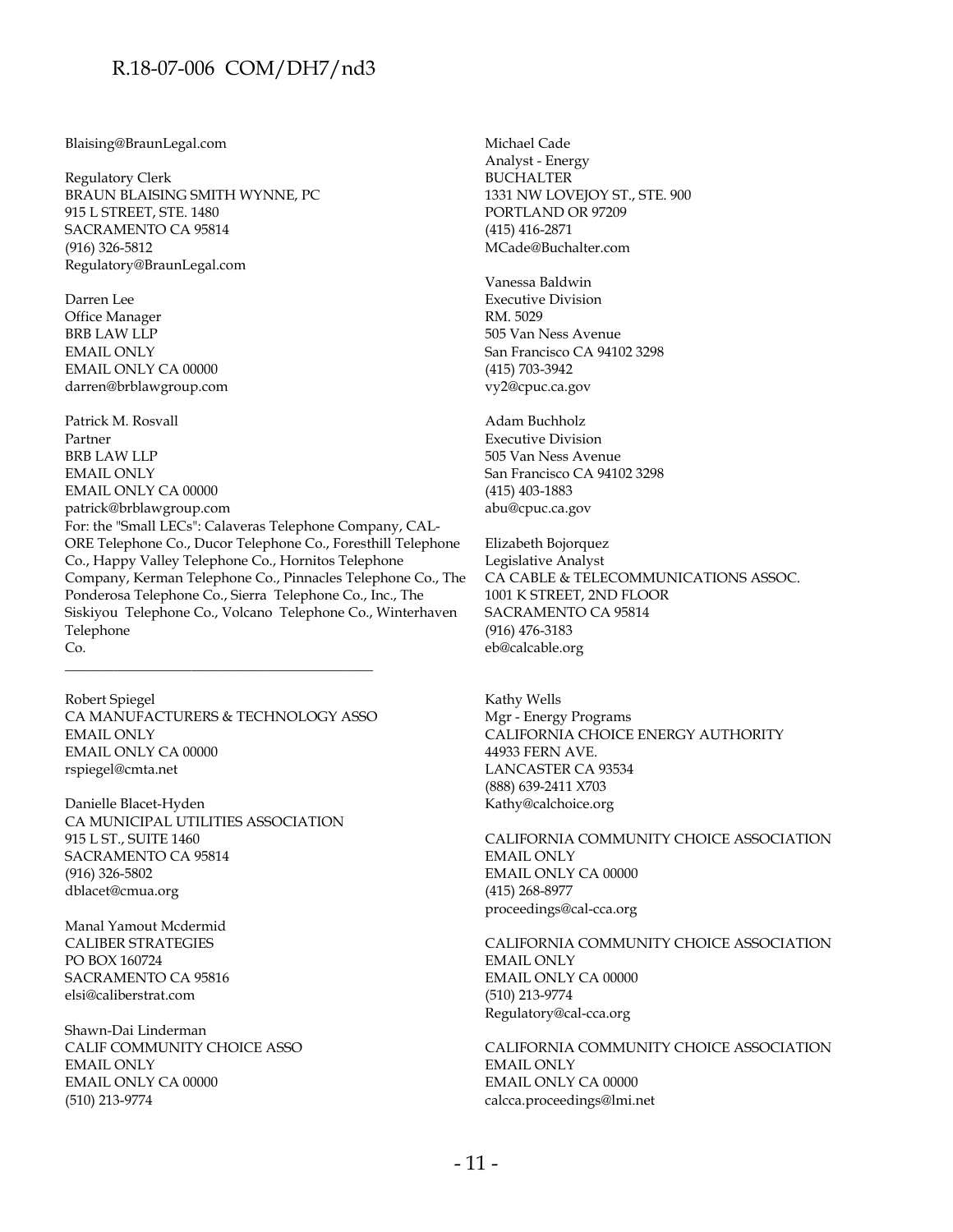#### shawndai@cal-cca.org

Michelle Vigen Senior Policy Mgr. CALIF. EFFICIENCY + DEMAND MGMT COUNCIL 1535 FARMERS LANE, SUITE 312 SANTA ROSA CA 95405 (707) 480-1844 policy@cedmc.org

Evan Jacobs Dir. Of Reg. Policy And Case Mgmt CALIFORNIA AMERICAN WATER 4701 BELOIT DR SACRAMENTO CA 95838 (916) 568-4252 Evan.Jacobs@amwater.com

Demetrio A. Marquez Paralegal Iv CALIFORNIA AMERICAN WATER COMPANY 555 MONTGOMERY STREET, SUITE 816 SAN FRANCISCO CA 94111 (415) 293-3022 Demetrio.Marquez@amWater.com

Elizabeth Louie CALIFORNIA PUBLIC UTILITIES COMMISSION EMAIL ONLY EMAIL ONLY CA 00000 elizabeth.louie@cpuc.ca.gov

Kate Unger Sr. Advisor CALIFORNIA SOLAR & STORAGE ASSOCIATION 1107 9TH STREET, STE. 820 SACRAMENTO CA 95814 (747) 296-4780 Kate@Calssa.org

Jennifer Capitolo Exe Dir CALIFORNIA WATER ASSOCIATION 601 VAN NESS AVENUE, STE. 2047 SAN FRANCISCO CA 94102-6316 (415) 561-9650 JCapitolo@CalWaterAssn.com

Cathy A. Hongola-Baptista

Lynn Marshall Consultant CALIFORNIA ENERGY COMMISSION 715 P STREET SACRSMENTO CA 95816 (916) 237-2519 Lynn.Marshall@Energy.Ca.Gov

Kavya Balaraman Staff Writer / Reporter CALIFORNIA ENERGY MARKETS EMAIL ONLY EMAIL ONLY CA 00000 (415) 963-4439 X16 Kavya@NewsData.com

Jin Noh Dir - Policy CALIFORNIA ENERGY STORAGE ALLIANCE 2150 ALLSTON WAY, STE. 400 BERKELEY CA 94704 (510) 665-7811 X109 cesa\_Regulatory@StorageAlliance.org

Kevin Johnston Attorney CALIFORNIA FARM BUREAU FEDERATION 2600 RIVER PLAZA DRIVE SACRAMENTO CA 95833 (916) 200-8037 kjohnston@cfbf.com

Linda C. Stinar Dir - Regulatory Affairs **CENTURYLINK** 6700 VIA AUSTI PARKWAY LAS VEGAS NV 89119 (702) 244-7318 Linda.C.Stinar@CenturyLink.com

Jeanne M. Sole' Deputy Dir - Power Resources CITY OF SAN JOSE 200 E. SANTA CLARA ST., 14TH FL. SAN JOSE CA 95113 (408) 535-4867 Jeanne.Sole@SanJoseCa.gov

Ted Bardacke Exe. Dir CLEAN POWER ALLIANCE 500 W. TEMPLE STREET LOS ANGELES CA 90012 (310) 709-2281 TBardacke@CleanPowerAlliance.org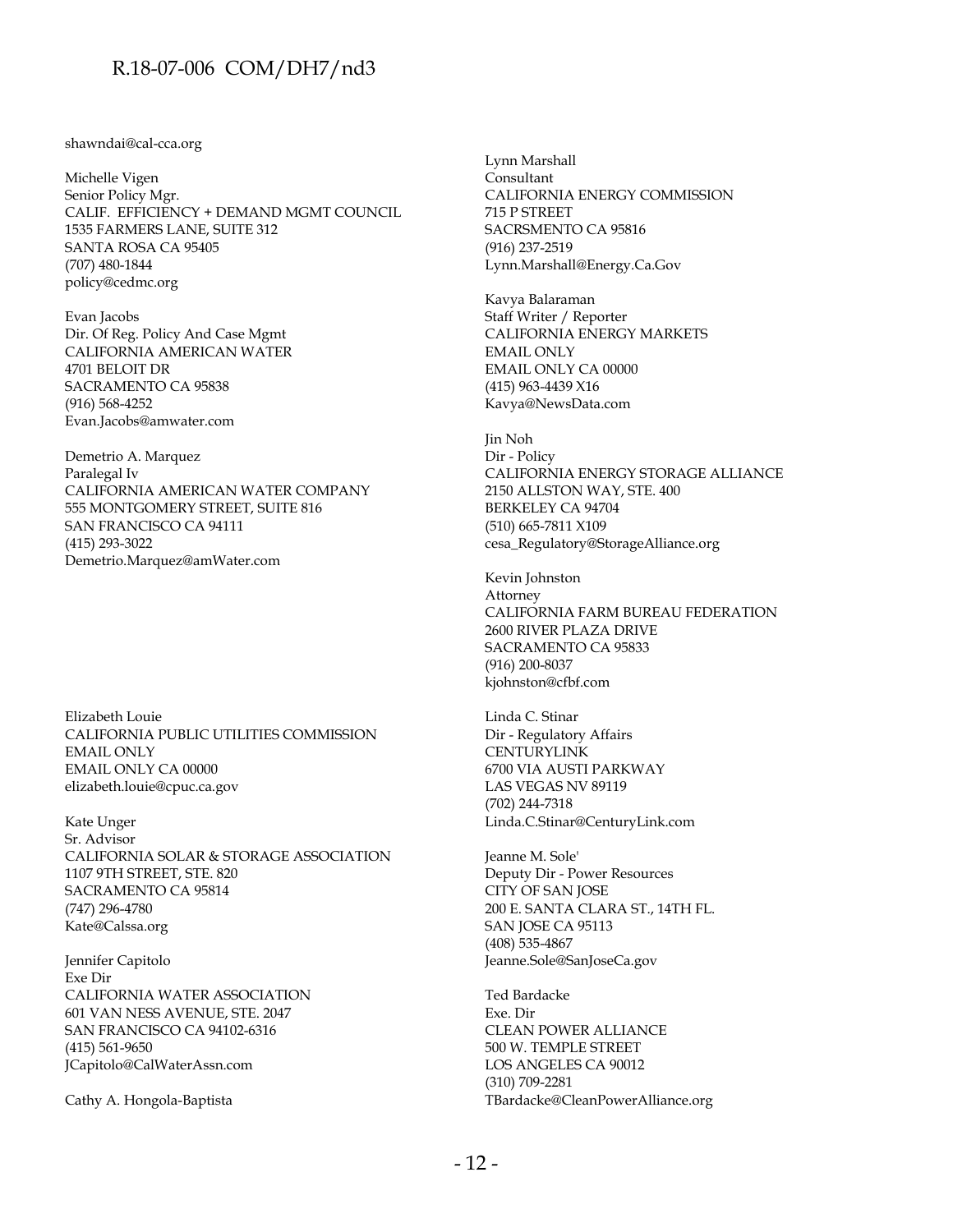Dir - Corporate Counsel CALIFORNIA-AMERICAN WATER COMPANY 555 MONTGOMERY ST., STE. 816 SAN FRANCISCO CA 94111 (415) 863-2960 Cathy.Hongola-Baptista@amWater.com

Nicholas A. Subias, Esq. Dir - Corp. Counsel CALIFORNIA-AMERICAN WATER COMPANY 555 MONTGOMERY ST., STE. 816 SAN FRANCISCO CA 94111 (415) 293-3024 Nicholas.Subias@AMwater.com

Sarah Deyoung Executive Dir CALTEL 50 CALIFORNIA ST., STE. 1500 SAN FRANCISCO CA 94111 (925) 465-4396 DeYoung@caltel.org

Roger Lin Sr Attorney CENTER FOR BIOLOGICAL DIVERSITY 1212 BROADWAY, SUITE 800 OAKLAND CA 94612 (510) 844-7100 RLin@BiologicalDiversity.org For: Center for biological Diversity

\_\_\_\_\_\_\_\_\_\_\_\_\_\_\_\_\_\_\_\_\_\_\_\_\_\_\_\_\_\_\_\_\_\_\_\_\_\_\_\_\_\_\_\_

\_\_\_\_\_\_\_\_\_\_\_\_\_\_\_\_\_\_\_\_\_\_\_\_\_\_\_\_\_\_\_\_\_\_\_\_\_\_\_\_\_\_\_\_

Brycie Loepp COMMUNITY LEGAL SERVICES 240 DELLBROOK AVE SAN FRANCISCO CA 94131 brycie.l@commlegal.org For: National Diversity Coalition

Brycie Loepp COMMUNITY LEGAL SERVICES EMAIL ONLY EMAIL ONLY CA 00000 brycie.l@commlegal.org

Kristen Camuglia COX COMMUNICATIONS 5887 COPLEY DRIVE, STE. 300 SAN DIEGO CA 92111 (949) 563-8278 Kristen.Camuglia@cox.com

Matthew Langer Attorney CLEAN POWER ALLIANCE OF SO. CALIF. 555 WEST 5TH STREET, 35TH FL LOS ANGELES CA 90013 (213) 269-5870 MLanger@CleanPowerAlliance.org

Ted Tardif CLEAN POWER ALLIANCE OF SOUTHERN CA 555 WEST 5TH STREET, 35TH FL LOS ANGELES CA 90013 (213) 440-0908 ttardif@cleanpoweralliance.org

Barbara Hale CLEAN POWER SF 525 GOLDEN GATE AVE. SAN FRANCISCO CA 94102 BHale@SFWater.org

Michelle Vigen Ralston COMMON SPARK CONSULTING 1639 WOOLSEY ST. BERKELEY CA 94703 (612) 807-5272 policy@common-spark.com

Connie Chen Energy Division AREA 4-A 505 Van Ness Avenue San Francisco CA 94102 3298 (415) 703-2124 cc5@cpuc.ca.gov

Kristien Chew Executive Division 300 Capitol Mall Sacramento CA 95814 4309 (916) 894-5756 kce@cpuc.ca.gov

Kelsey Choing Executive Division 505 Van Ness Avenue San Francisco CA 94102 3298 (415) 703-1417 kc4@cpuc.ca.gov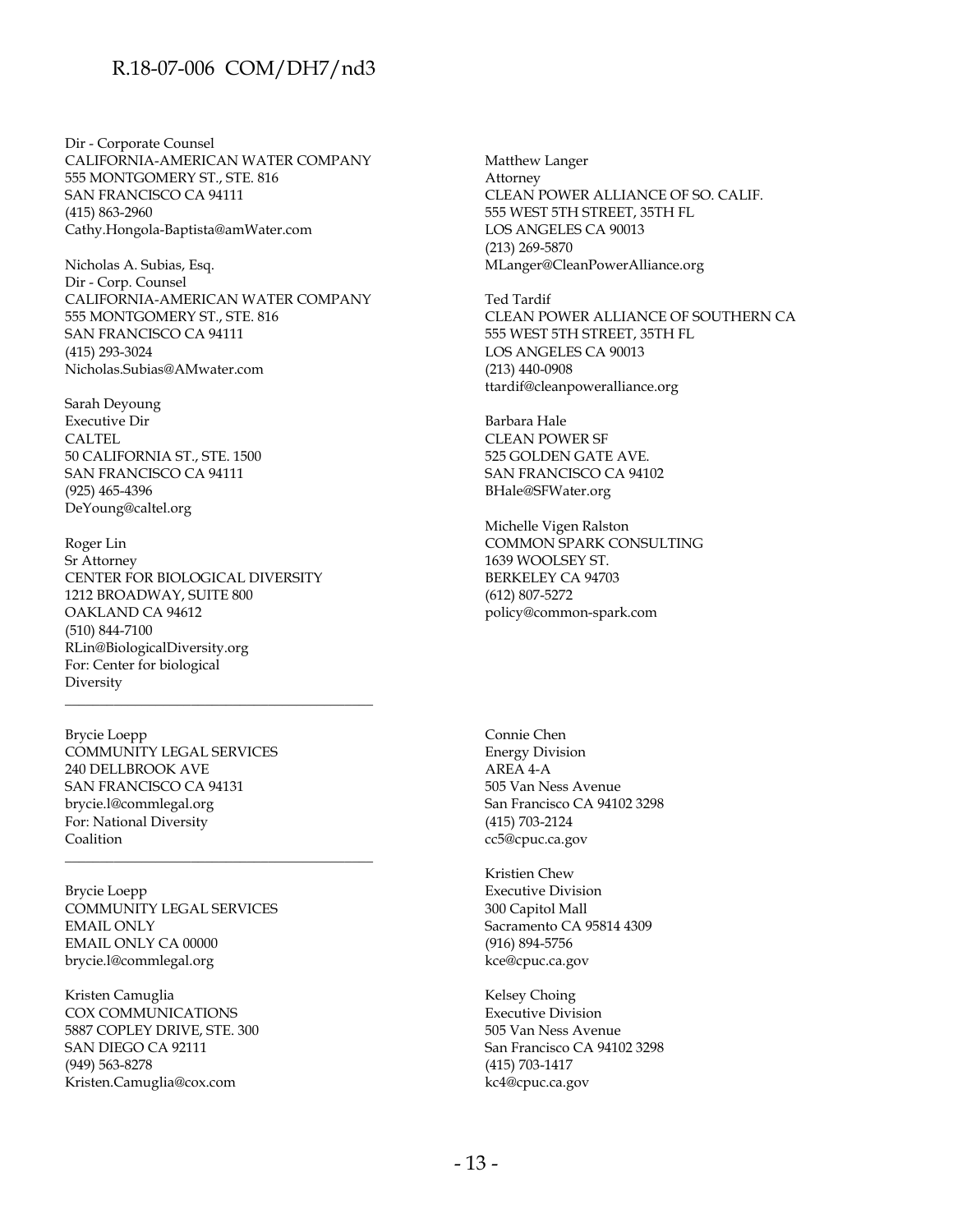Marcie Evans COX COMMUNICATIONS 5887 COPLEY DRIVE, STE. 300 SAN DIEGO CA 92111 (858) 836-7313 Marcie.Evans@Cox.com

Mary Claire Brown Advisor - Exec CPUC EMAIL ONLY EMAIL ONLY CA 00000 (415) 703-5274 maryclaire.brown@cpuc.ca.gov

Jack Chang Energy Division 505 Van Ness Avenue San Francisco CA 94102 3298 (415) 703-2837 cja@cpuc.ca.gov

Nathan Chau Public Advocates Office 505 Van Ness Avenue San Francisco CA 94102 3298 (415) 703-4622 nc4@cpuc.ca.gov

Ann L. Trowbridge Attorney DAY CARTER & MURPHY LLP 3620 AMERICAN RIVER DR., STE. 205 SACRAMENTO CA 95864 (916) 246-7303 ATrowbridge@DayCarterMurphy.com

Katie Barrows DESERT COMMUNITY ENERGY 73710 FRED WARING DRIVE, STE. 200 PALM DESERT CA 92260 (760) 346-1127 KBarrows@CVAG.org

Nat Treadway DISTRIBUTED ENERGY FINANCIAL GROUP EMAIL ONLY EMAIL ONLY TX 00000 (713) 729-6244 ntreadway@defgllc.com

Claire Palmgren DNV GL ENERGY INSIGHTS USA, INC. EMAIL ONLY EMAIL ONLY AA 00000

Christopher Chou Legal Division RM. 5139 505 Van Ness Avenue San Francisco CA 94102 3298 (415) 703-2260 cch@cpuc.ca.gov

DAVIS WRIGHT TREMAINE LLP EMAIL ONLY EMAIL ONLY CA 00000 (415) 276-6500 dwtcpucdockets@dwt.com

David Huang Attorney DAVIS WRIGHT TREMAINE LLP 505 MONTGOMERY STREET, SUITE 800 SAN FRANCISCO CA 94111 (415) 276-6500 DavidHuang@dwt.com

Suzanne Toller Attorney DAVIS WRIGHT TREMAINE LLP 505 MONTGOMERY STREET, SUITE 800 SAN FRANCISCO CA 94111-6533 (415) 276-6500 SuzanneToller@dwt.com

Andrew Dugowson Executive Division 505 Van Ness Avenue San Francisco CA 94102 3298 (415) 703-2192 adw@cpuc.ca.gov

Al Luna **EARTHJUSTICE** 1001 G STREET NW, SUITE 1000 WASHINGTON DC 20001 (202) 797-5259 ALuna@Earthjustice.org For: Sierra Club

Emma Kaboli **EARTHJUSTICE** 1001 G STREET NW, SUITE 1000 WASHINGTON DC 20009 (202) 670-9477 ekaboli@earthjustice.org

\_\_\_\_\_\_\_\_\_\_\_\_\_\_\_\_\_\_\_\_\_\_\_\_\_\_\_\_\_\_\_\_\_\_\_\_\_\_\_\_\_\_\_\_

Rebecca Barker **EARTHJUSTICE**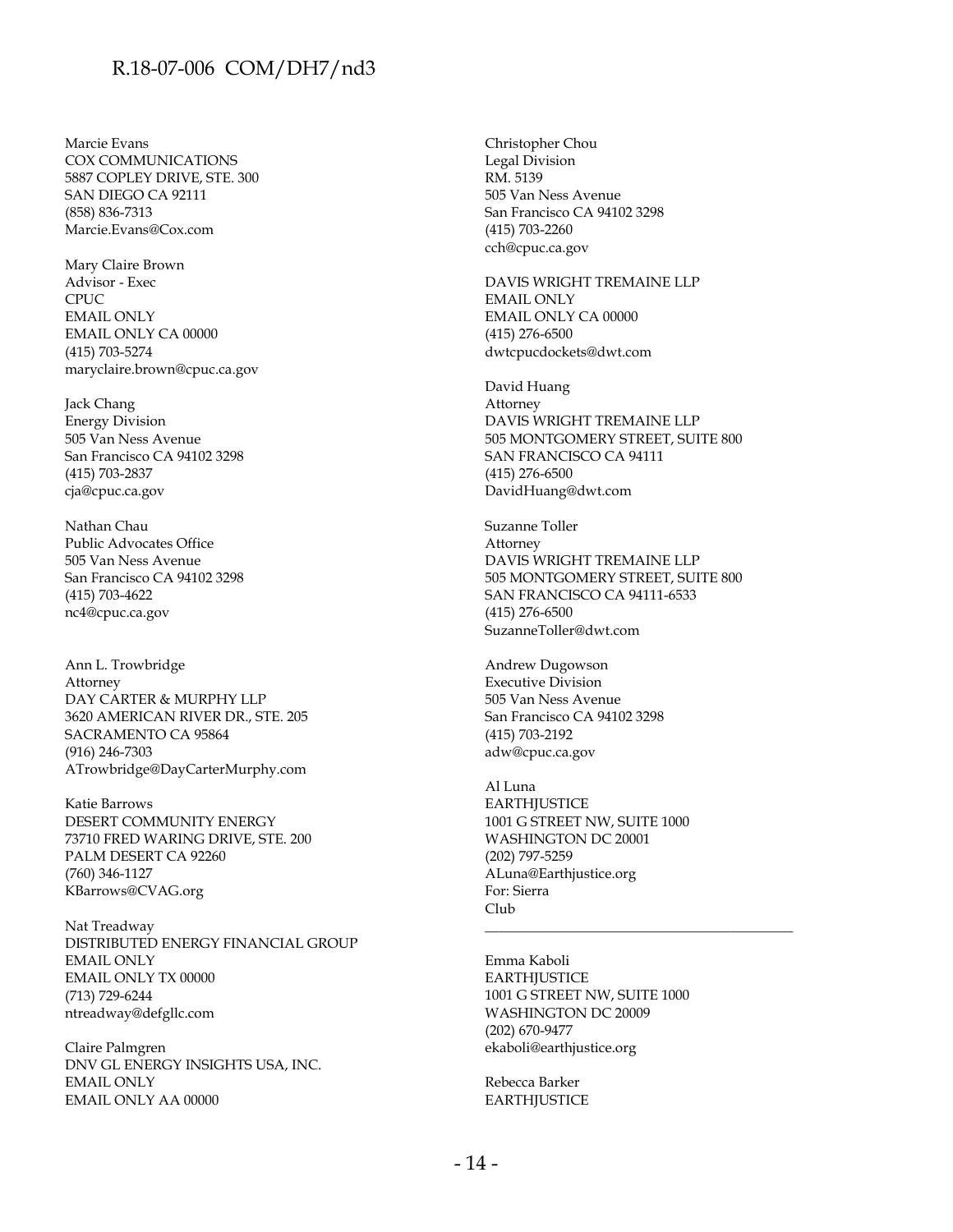Claire.Palmgren@dnvgl.com

Paula Ham-Su Principal Consultant DNV GL ENERGY INSIGHTS USA, INC. EMAIL ONLY EMAIL ONLY AA 00000 (630) 480-3434 Paula.Ham-Su@dnvgl.com

Mukunda Dawadi Public Advocates Office 505 Van Ness Avenue San Francisco CA 94102 3298 (415) 703-2741 md6@cpuc.ca.gov

Paul Douglas Energy Division AREA 4-A 505 Van Ness Avenue San Francisco CA 94102 3298 psd@cpuc.ca.gov

Todd Edmister Dir & Deputy Gen. Counsel EAST BAY COMMUNITY ENERGY EMAIL ONLY EMAIL ONLY CA 00000 (510) 650-7579 TEdmister@ebce.org

Andrew B. Brown Attorney At Law ELLISON SCHNEIDER HARRIS & DONLAN LLP 2600 CAPITOL AVENUE, SUITE 400 SACRAMENTO CA 95816-5931 (916) 447-2166 ABB@ESlawFirm.com

Ronald Liebert Attorney At Law ELLISON SCHNEIDER HARRIS & DONLAN LLP 2600 CAPITOL AVENUE, STE. 400 SACRAMENTO CA 95816-5931 (916) 447-2166 rl@eslawfirm.com

Carolyn M. Kehrein Principal ENERGY MANAGEMENT SERVICES 2602 CELEBRATION WAY

50 CALIFORNIA STREET, SUITE 500 SAN FRANCISCO CA 94111 (415) 217-2056 rbarker@earthjustice.org

Ebce Regulatory EAST BAY COMMUNITY ENERGY 1111 BROADWAY, 3RD FLOOR OAKLAND CA 94607 (510) 570-5110 Regulatory@ebce.org

Feby Boediarto Regulatory Analyst EAST BAY COMMUNITY ENERGY 1999 HARRISON STREET, STE. 800 OAKLAND CA 94612 (510) 650-7582 FBoediarto@ebce.org

Paul D. Hernandez Principal Regulatory Analyst EAST BAY COMMUNITY ENERGY 1999 HARRISON ST., STE. 800 OAKLAND CA 94612 (510) 650-7585 phernandez@ebce.org

Jean Hawley Telecommunications Paralegal FRIEND, HUDAK & HARRIS, LLP THREE RAVINIA DRIVE, STE. 1700 ATLANTA GA 30346-2131 (770) 399-9500 JHawley@FH2.com

Susan J. Berlin Attorney At Law FRIEND, HUDAK & HARRIS, LLP THREE RAVINIA DRIVE, SUITE 1700 ATLANTA GA 30346 (770) 399-9500 SBerlin@fh2.com

Amy Warshauer Mgr - Gov'T & External Affairs FRONTIER COMMUNICATIONS 1201 K STREET, SUITE 1980 SACRAMENTO CA 95814 (916) 683-7989 Amy.Warshauer@ftr.com

Justin H. Fong Communications Division RM. 5303 505 Van Ness Avenue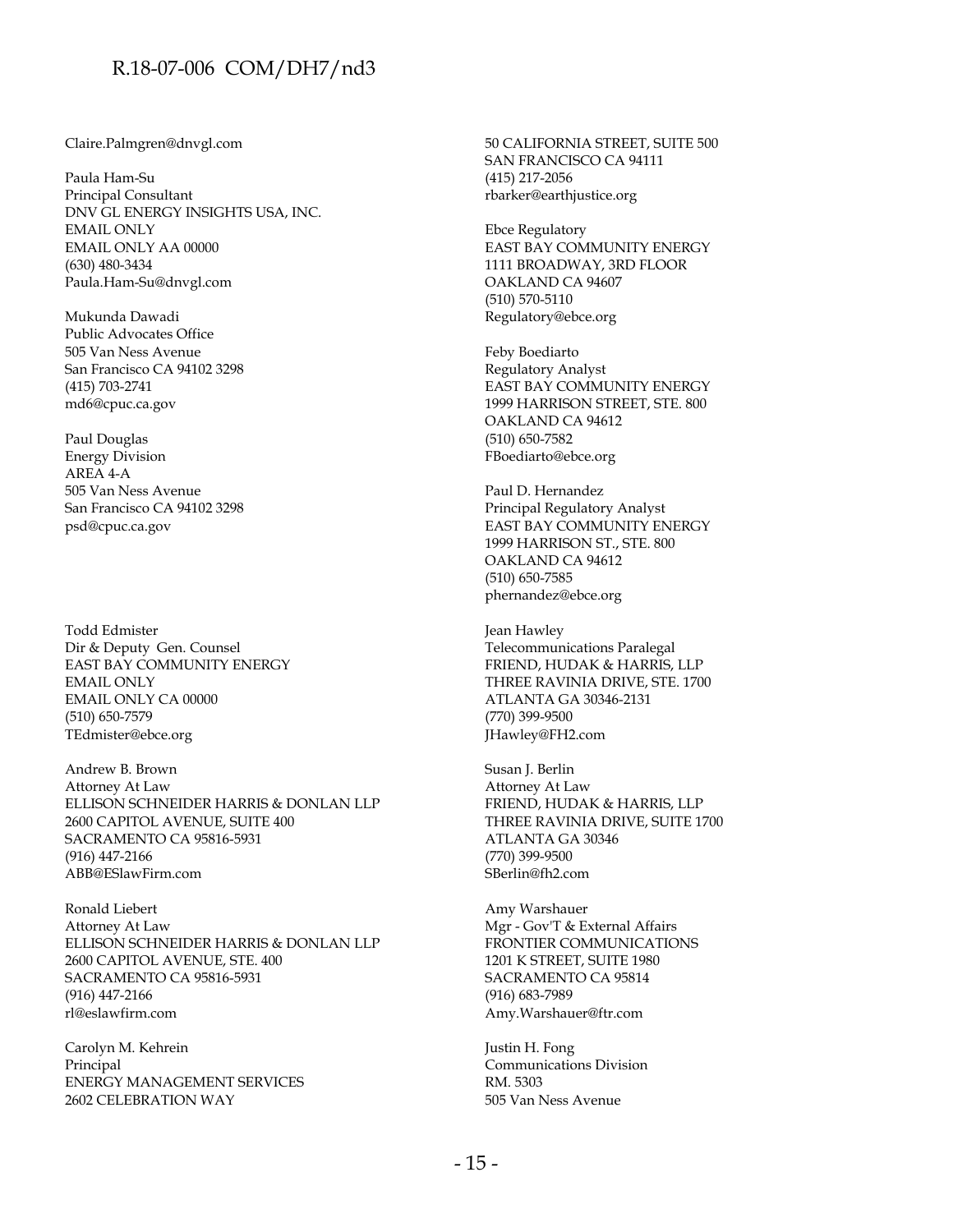WOODLAND CA 95776 (530) 668-5600 CMKehrein@ems-ca.com For: Energy Management Services

Michael Colvin Dir - Regulatory ENVIRONMENTAL DEFENSE FUND 123 MISSION ST, 28TH FL. SAN FRANCISCO CA 94105 (415) 293-6122 MColvin@edf.org

\_\_\_\_\_\_\_\_\_\_\_\_\_\_\_\_\_\_\_\_\_\_\_\_\_\_\_\_\_\_\_\_\_\_\_\_\_\_\_\_\_\_\_\_

Blake Elder EQ RESEARCH LLC 1155 KILDAIRE FARM ROAD, SUITE 203 CARY NC 27511 (919) 825-3339 CPUCdockets@eq-research.com

Chuck Carrathers FOUNTIER EMAIL ONLY EMAIL ONLY CA 00000 chuck.carrathers@ftr.com

Jon Pierotti Regulatory Affairs Mgr GOLDEN STATE WATER COMPANY 630 E. FOOTHILL BOULEVARD SAN DIMAS CA 91773-9016 (909) 394-3600 X656 Jon.Pierotti@GSWater.com

Chris Walker Program Dir. GRID ALTERNATIVES 1171 OCEAN AVE., STE. 200 OAKLAND CA 94608 (510) 201-9101 CWalker@GridAlternatives.org

Elise Hunter Dir - Policy & Regulatory Affairs GRID ALTERNATIVES 1171 OCEAN AVE., STE. 200 OAKLAND CA 94608 (510) 338-9546 EHunter@GridAlternatives.org

Norman A. Pedersen Attorney At Law HANNA AND MORTON LLP 444 SOUTH FLOWER ST., SUITE 2530 San Francisco CA 94102 3298 (415) 793-8754 jhf@cpuc.ca.gov

Masoud Foudeh Energy Division 505 Van Ness Avenue San Francisco CA 94102 3298 (415) 703-1244 mf5@cpuc.ca.gov

Elizabeth Fox Public Advocates Office 505 Van Ness Avenue San Francisco CA 94102 3298 (415) 703-2247 ef1@cpuc.ca.gov

Jenny Darney-Lane Regulatory Affairs Mgr. GOLDEN STATE WATER COMPANY 630 E. FOOTHILL BLVD. SAN DIMAS CA 91773-9016 (909) 394-3600 X423 JADarneyLane@GSwater.com

Darcie L. Houck Executive Division 300 Capitol Mall Sacramento CA 95814 4309 dh7@cpuc.ca.gov

JENNER & BLOCK LLP 515 SOUTH FLOWER STREET 3300 LOS ANGELES CA 90071 (213) 239-5130 CPUCfilings@jenner.com

Carter F. Smith Attorney/Associate JENNER & BLOCK LLP 1099 NEW YORK AVENUE, NW, SUITE 900 WASHINGTON DC 20001-4412 (202) 639-6035 Carter.Smith@jenner.com

Zeb C. Zankel Partner JENNER & BLOCK LLP 633 WEST 5TH STREET, STE. 3600 LOS ANGELES CA 90071-2054 (213) 239-2243 ZZankel@Jenner.com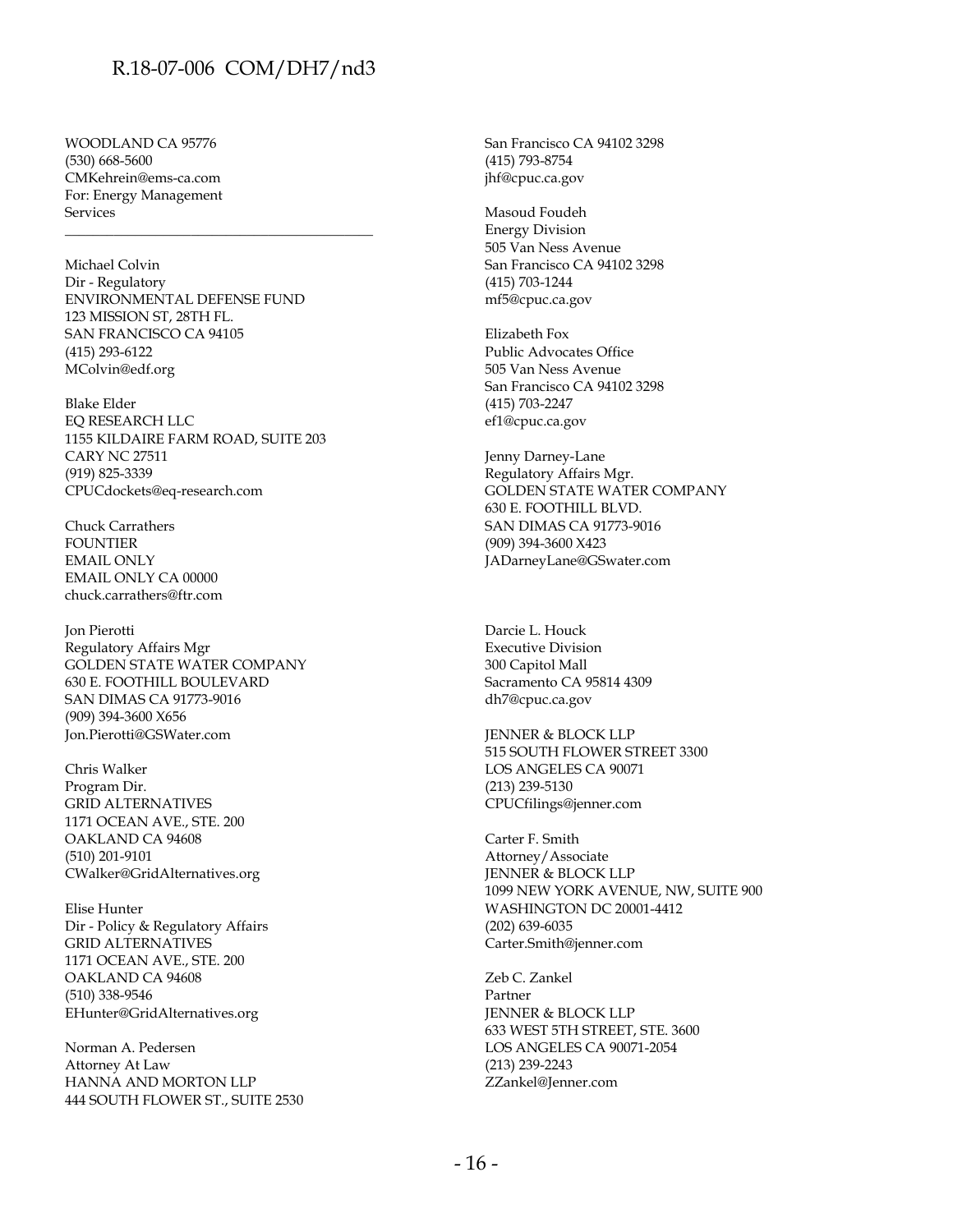LOS ANGELES CA 90071-2916 (213) 430-2510 NPedersen@HanMor.com

Jefferson Hancock Division of Water and Audits 505 Van Ness Avenue San Francisco CA 94102 3298 (415) 703-3453 jho@cpuc.ca.gov

Jeremy Ho Division of Water and Audits 505 Van Ness Avenue San Francisco CA 94102 3298 (415) 703-1905 jry@cpuc.ca.gov

Christopher Hogan Public Advocates Office 505 Van Ness Avenue San Francisco CA 94102 3298 (415) 703-2848 ch6@cpuc.ca.gov

Matthew A. Karle Public Advocates Office RM. 4108 505 Van Ness Avenue San Francisco CA 94102 3298 (415) 703-1850 mk3@cpuc.ca.gov

Iryna Kwasny Legal Division RM. 4107 505 Van Ness Avenue San Francisco CA 94102 3298 (415) 703-1477 iak@cpuc.ca.gov

Megan M. Myers Counsel LAW OFFICES OF MEGAN M. MYERS 110 OXFORD STREET SAN FRANCISCO CA 94134 (415) 994-1616 MeganMMyers@yahoo.com

Sara Steck Myers Attorney At Law LAW OFFICES OF SARA STECK MYERS 122 - 28TH AVENUE

Ankit Jain Energy Division 505 Van Ness Avenue San Francisco CA 94102 3298 (415) 703-5322 aj7@cpuc.ca.gov

Ana Maria Johnson Public Advocates Office AREA 2-D 505 Van Ness Avenue San Francisco CA 94102 3298 (415) 703-2795 aj1@cpuc.ca.gov

John Bowie KEARNS & WEST, INC. EMAIL ONLY EMAIL ONLY CA 00000 jbowie@kearnswest.com

Surabhi Karambelkar Public Advocates Office 505 Van Ness Avenue San Francisco CA 94102 3298 (415) 355-1681 sbb@cpuc.ca.gov

Alison LaBonte Energy Division 505 Van Ness Avenue San Francisco CA 94102 3298 (415) 703-1226 lb6@cpuc.ca.gov

Wylen Lai Communications Division 505 Van Ness Avenue San Francisco CA 94102 3298 (415) 703-2616 wli@cpuc.ca.gov

Sandy Lam News and Outreach Office 505 Van Ness Avenue San Francisco CA 94102 3298 (415) 696-7340 sl8@cpuc.ca.gov

Christian Lambert Public Advocates Office 505 Van Ness Avenue San Francisco CA 94102 3298 (415) 703-1419 cl8@cpuc.ca.gov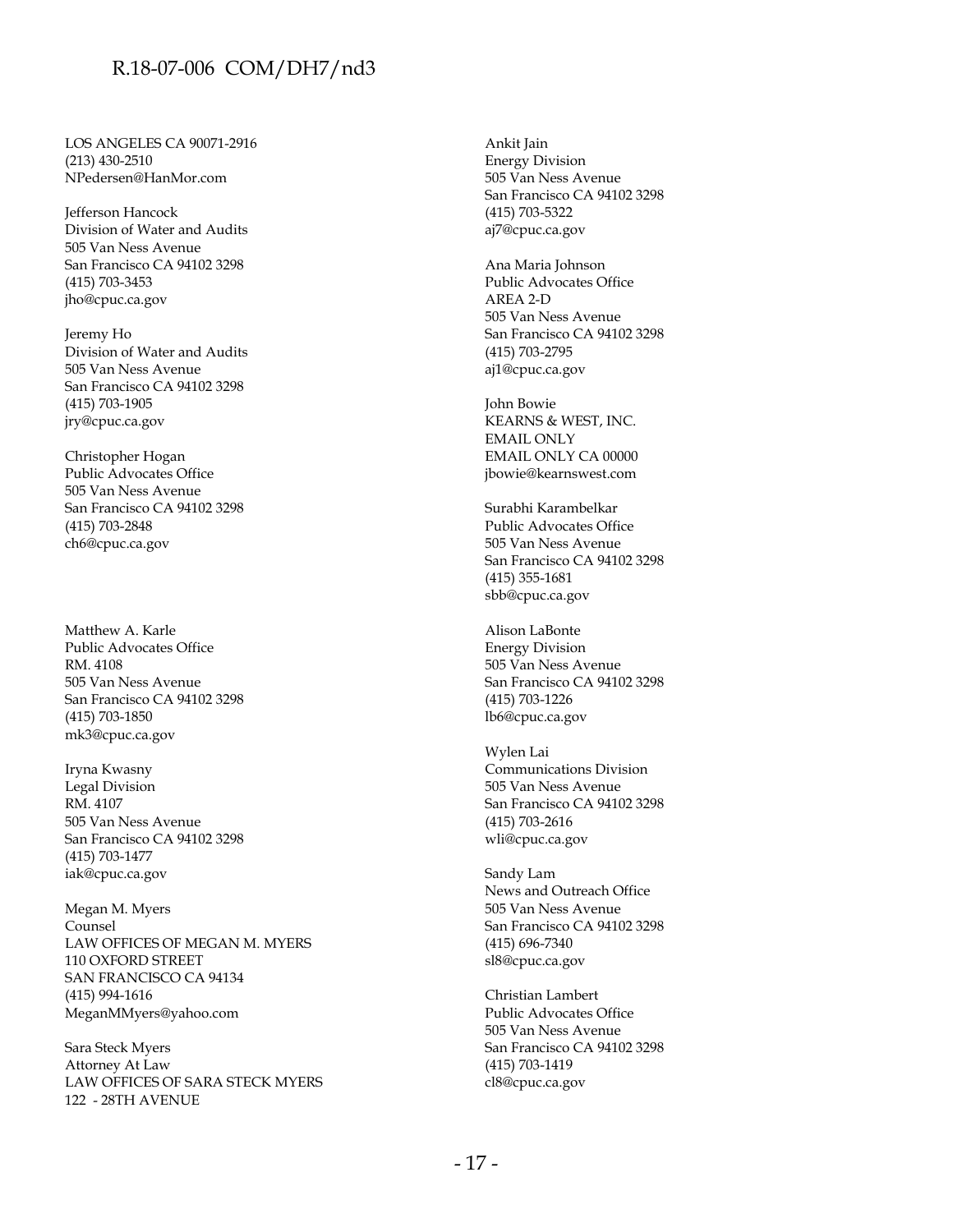SAN FRANCISCO CA 94121 (415) 387-1904 SSMyers@att.net

Jamie Katz Counsel LEADERSHIP COUNSEL FOR JUSTICE 2210 SAN JOAQUIN FRESNO CA 93721 (559) 369-2790 JBKatz@LeadershipCounsel.org For: California Environmental Justice Alliance

Gregory Pierce Associate Director Of Research LUSKIN CENTER FOR INNOVATION UCLA UNIVERSITY OF CALIFORNIA, LOS ANGELES EMAIL ONLY EMAIL ONLY CA 00000 gspierce@ucla.edu

\_\_\_\_\_\_\_\_\_\_\_\_\_\_\_\_\_\_\_\_\_\_\_\_\_\_\_\_\_\_\_\_\_\_\_\_\_\_\_\_\_\_\_\_

Nathaniel Malcolm Policy Counsel MARIN CLEAN ENERGY 1125 TAMALPAIS AVENUE SAN RAFAEL CA 94901 (415) 464-6048 NMalcolm@MCEcleanEnergy.org

Stephanie Chen Sr. Policy Counsel MARIN CLEAN ENERGY 1125 TAMPALPAIS AVENUE SAN RAFAEL CA 94901 (415) 464-6664 SChen@mceCleanEnergy.org

Justin Marquez **MCE** EMAIL ONLY EMAIL ONLY CA 00000 jmarquez@mcecleanenergy.org

Stephen Keehn Mgr Of Energy Reg & Legislative Affairs MONTEREY BAY COMMUNITY POWER 70 GARDEN COURT, SUITE 300 MONTEREY CA 93940

Xian "Cindy" Li Public Advocates Office RM. 4104 505 Van Ness Avenue San Francisco CA 94102 3298 (415) 703-1546 xl2@cpuc.ca.gov

Amulya Yerrapotu MARIN CLEAN ENERGY EMAIL ONLY EMAIL ONLY AA 00000 ayerrapotu@mcecleanenergy.org

Mce Regulatory MARIN CLEAN ENERGY EMAIL ONLY EMAIL ONLY CA 00000 (415) 464-6010 regulatory@mceCleanEnergy.org

Michael Callahan Sr. Policy Counsel MARIN CLEAN ENERGY 1125 TAMALPAIS AVE. SAN RAFAEL CA 94901 (415) 464-6045 MCallahan@mceCleanEnergy.org

Olivia B. Wein Staff Attorney NATIONAL CONSUMER LAW CENTER 1001 CONNECTICUT AVE., NW., STE. 510 WASHINGTON DC 20036-5528 (202) 452-6252 X103 OWein@nclc.org

Prachi Kohli NATIONAL DIVERSITY COALITION EMAIL ONLY EMAIL ONLY CA 00000 (650) 952-0522 prachi@nationaldiversitycoalition.org

Lara Ettenson Dir - Ca Ee Policy NATURAL RESOURCES DEFENSE COUNCIL 111 SUTTER ST., 21ST FL. SAN FRANCISCO CA 94104 (415) 875-6100 LEttenson@nrdc.org

Merrian Borgeson Sr. Scientist NATURAL RESOURCES DEFENSE COUNCIL EMAIL ONLY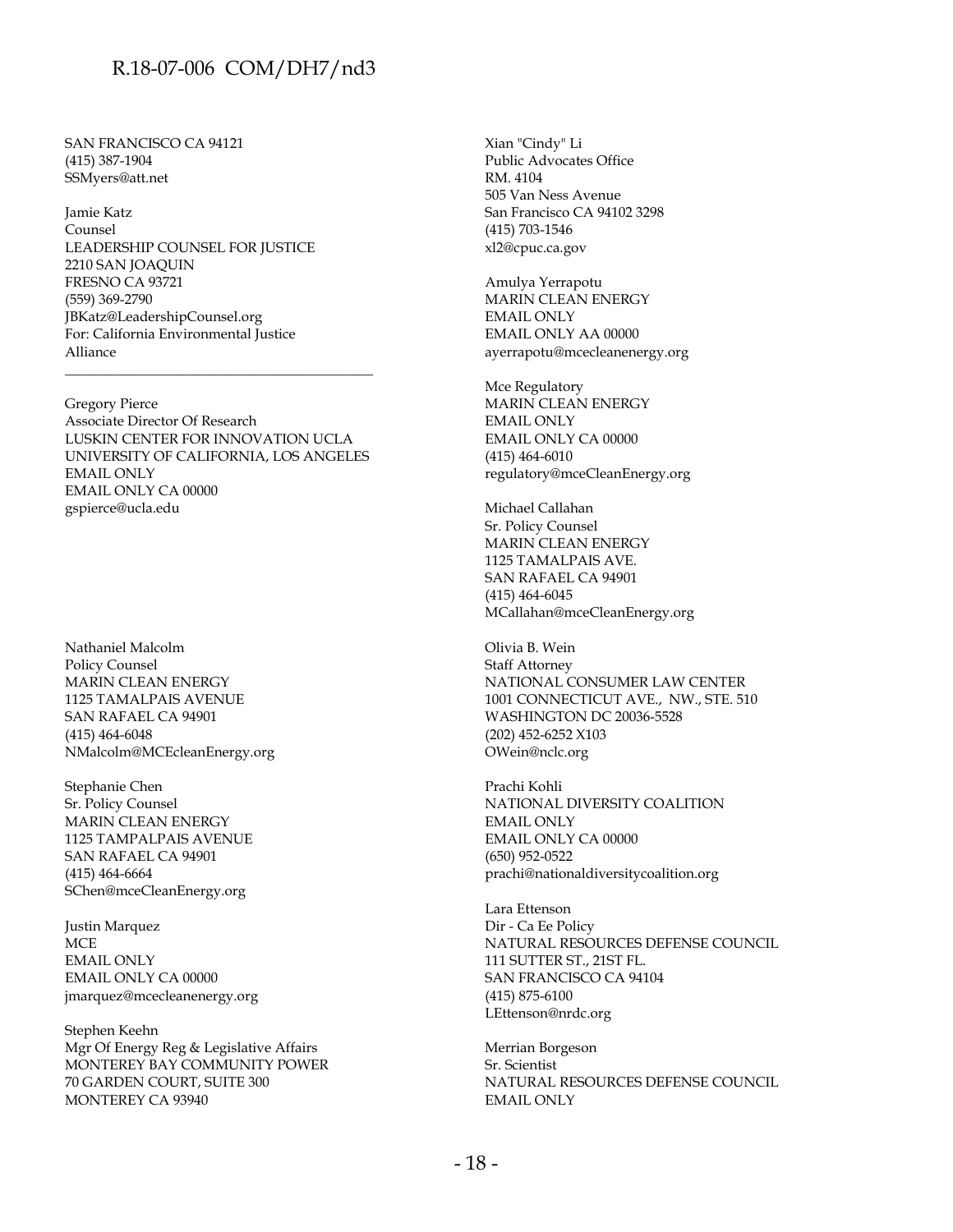(831) 641-7222 skeehn@mbcommunitypower.org

Ravinder Mangat News and Outreach Office 505 Van Ness Avenue San Francisco CA 94102 3298 (415) 355-5556 rm1@cpuc.ca.gov

Michael Minkus Communications Division RM. 5303 505 Van Ness Avenue San Francisco CA 94102 3298 (415) 703-1681 min@cpuc.ca.gov

April A. Ballou Gen. Counsel & Vp Of Legal Affairs NATIONAL ASSOCIATION OF WATER COMPANIES TWO LIBERTY PLACE 50 SOUTH 16TH STREET, STE. 2725 PHILADELPHIA PA 19102 (703) 969-3203 April@nawc.com For: National Association of Water Companies

\_\_\_\_\_\_\_\_\_\_\_\_\_\_\_\_\_\_\_\_\_\_\_\_\_\_\_\_\_\_\_\_\_\_\_\_\_\_\_\_\_\_\_\_

Laura Mameesh OLIVINE, INC. 2120 UNIVERSITY AVENUE BERKELEY CA 94704 (510) 332-2558 lmameesh@olivine.com

Bob Ramirez OPINION DYNAMICS EMAIL ONLY EMAIL ONLY CA 00000 bramirez@opiniondynamics.com

David Siddiqui Sr. Mgr, Reg Affairs ORACLE - UTILITIES GLOBAL BUSINESS UNIT 475 SANSOME ST, 15TH FL SAN FRANCISCO CA 94111 (510) 908-4092 david.siddiqui@oracle.com

Eileen Odell Executive Division 505 Van Ness Avenue San Francisco CA 94102 3298 (415) 703-3026

EMAIL ONLY CA 00000 (415) 875-6100 mborgeson@nrdc.org

Mohit Chhabra Sr. Scientist NATURAL RESOURCES DEFENSE COUNCIL 111 SUTTER STREET, 21ST FL. SAN FRANCISCO CA 94104 (415) 875-6100 MChhabra@nrdc.org

Kiki Velez NATURAL RESOURCES DEFENSE COUNCIL (NRDC) 111 SUTTER STREET, 21ST FL. SAN FRANCISCO CA 94104 (415) 875-6100 KVelez@nrdc.org

Willis Hon Attorney NOSSAMAN LLP 50 CALIFORNIA STREET, 34TH FL SAN FRANCISCO CA 94111 (415) 398-3600 WHon@Nossaman.com

Darren Roach PACIFIC GAS AND ELECTRIC COMPANY 77 BEALE STREET / PO BOX 7442, MC B30A SAN FRANCISCO CA 94120 (415) 973-6345 DPRc@pge.com

Minci Han Mgr - Reg. Proceedings PACIFIC GAS AND ELECTRIC COMPANY 77 BEALE ST., MC B10A SAN FRANCISO CA 94105 (415) 973-1140 M2H9@pge.com

Steven W. Frank Attorney PACIFIC GAS AND ELECTRIC COMPANY 77 BEALE STREET, B30A SAN FRANCISCO CA 94105 (415) 973-6976 SWF5@pge.com For: Pacific Gas and Electric Company

\_\_\_\_\_\_\_\_\_\_\_\_\_\_\_\_\_\_\_\_\_\_\_\_\_\_\_\_\_\_\_\_\_\_\_\_\_\_\_\_\_\_\_\_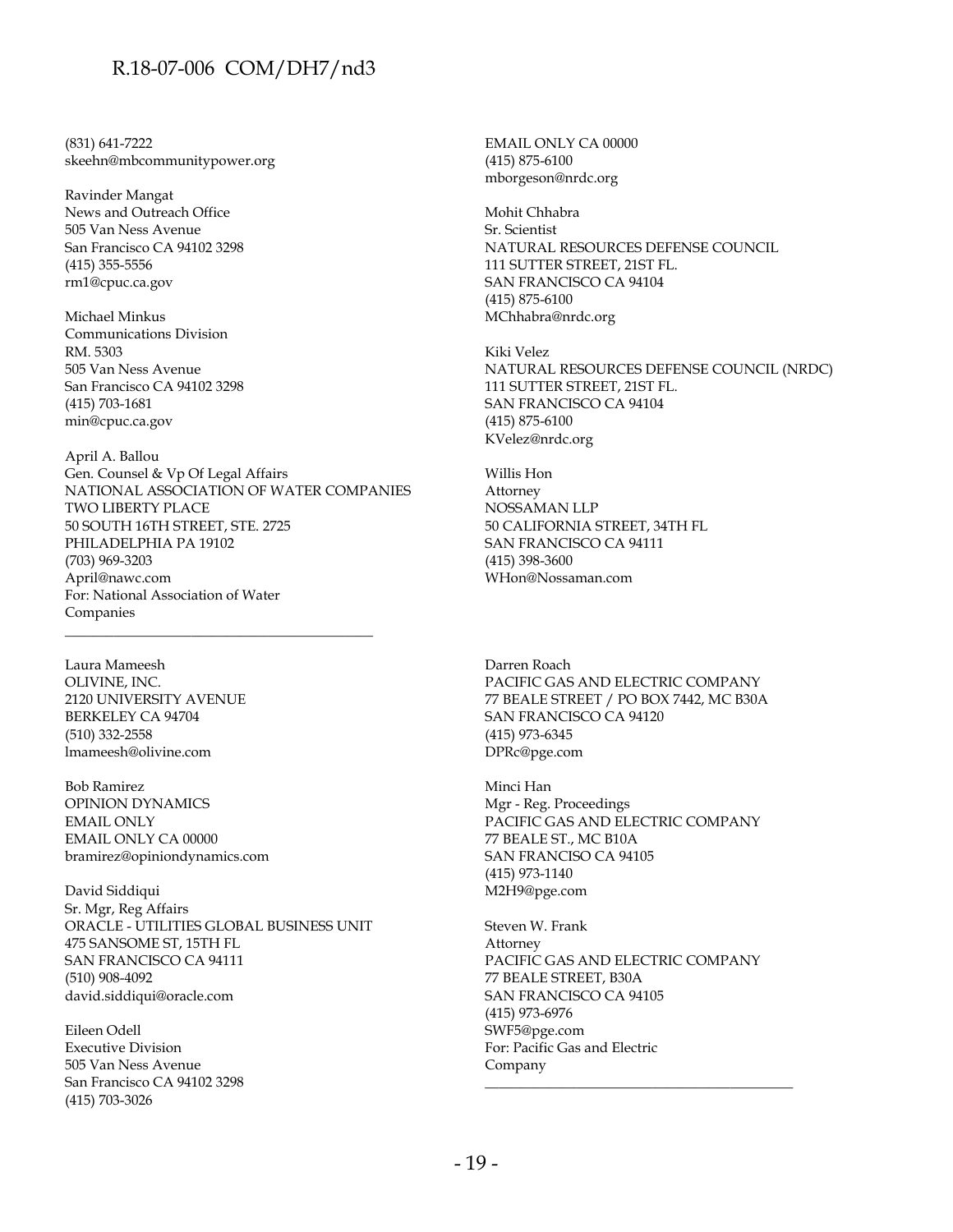#### eo2@cpuc.ca.gov

Jacob Frigard PACIFIC GAS & ELECTRIC COMPANY EMAIL ONLY EMAIL ONLY CA 00000 (415) 216-8845 J8FH@PGE.COM

Meghan Dewey PACIFIC GAS AND ELECTRIC 77 BEALE STREET SAN FRANCISCO CA 94109 (415) 973-6355 meghan.dewey@pge.com

Case Coordination PACIFIC GAS AND ELECTRIC COMPANY PO BOX 770000; MC B23A SAN FRANCISCO CA 94177 (415) 973-6593 RegRelcpucCases@pge.com

Catherine Buckley PACIFIC GAS AND ELECTRIC COMPANY EMAIL ONLY EMAIL ONLY CA 00000 (415) 973-5461 YXT5@pge.com

Doug Karpa Sr Analyst - Regulatory PENINSULA CLEAN ENERGY 2075 WOODSIDE ROAD REDWOOD CITY CA 94061 (650) 771-9093 DKarpa@PeninsulaCleanEnergy.com

Jeremy Waen Mgr - Regulatory PENINSULA CLEAN ENERGY 2075 WOODSIDE ROAD REDWOOD CITY CA 94061 (650) 260-0083 JWaen@PeninsulaCleanEnergy.com

Jim Mctarnaghan Attorney PERKINS COIE LLP 505 HOWARD STREET, SUITE 1000 SAN FRANCISCO CA 94105 (415) 344-7007 ServiceList.CPUC@PerkinsCoie.com James Ingram Sr. Customer Regulatory Analyst PACIFICORP 825 NE MULTNOMAH, SUITE 2000 PORTLAND OR 97232 (503) 813-7431 James.Ingram@PacifiCorp.com

Jason Hoffman Senior Customer Regulatory Specialist PACIFICORP EMAIL ONLY EMAIL ONLY OR 00000 (503) 331-4474 Jason.Hoffman@PacifiCorp.com

Jennifer Angell Regulatory Affairs Manager PACIFICORP EMAIL ONLY EMAIL ONLY CA 00000 (503) 331-4414 jennifer.angell@pacificorp.com

Pooja Kishore Mgr - Regulatory Affairs PACIFICORP 825 NE MULTNOMAH ST., LCT 2000 PORTLAND OR 97232 (503) 813-7314 CaliforniaDockets@PacifiCorp.com

Colby Bermel POLITICO 925 L STREET STE 150 SACRAMENTO CA 95814 (617) 512-8883 cbermel@politico.com

Joanna Perez-Green Executive Division 505 Van Ness Avenue San Francisco CA 94102 3298 (415) 696-7341 j06@cpuc.ca.gov

Barbara Boswell Consultant RANCHO MIRAGE ENERGY AUTHORITY 69-825 HIGHWAY 111 RANCHO MIRAGE CA 92270 (661) 510-0425 Barbara@BayshoreCGI.com

James Ross RCS, INC.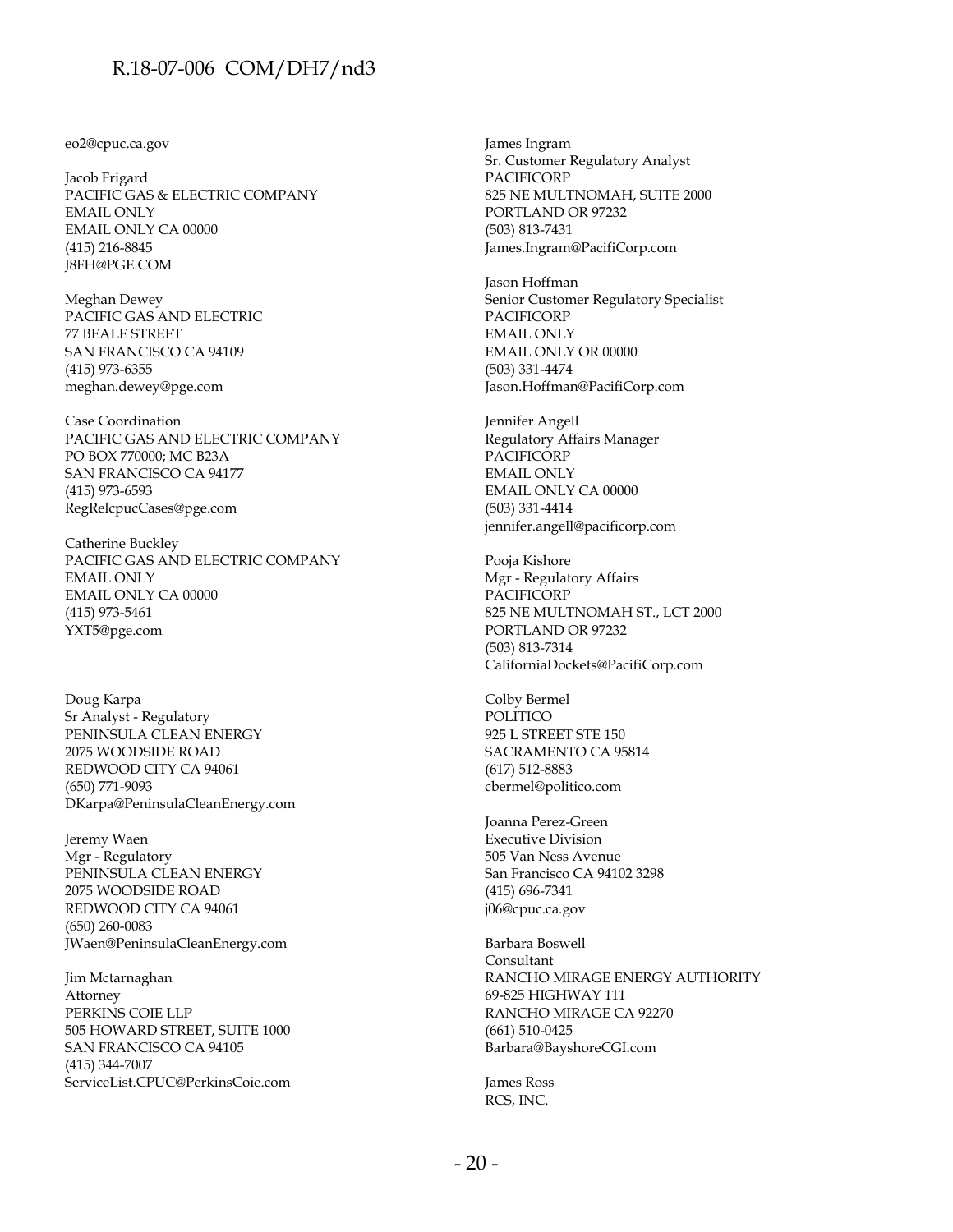Barbara Boswell PICO RIVERA INNOVATIVE 6615 PASSONS BLVD. / PO BOX 1016 PICO RIVERA CA 90660 (661) 510-0425 Barbara@BayshoreCGI.com

Alexia Retallack Mgr - Mrktg & Gov'T Affairs PIONEER COMMUNITY ENERGY 2510 WARREN DRIVE, SUITE B ROCKLIN CA 95677 (916) 758-8948 Alexiar@PioneerCommunityEnergy.ca.gov

Don Eckert Exe. Dir PIONEER COMMUNITY ENERGY 2510 WARREN DRIVE, STE. B ROCKLIN CA 95677 Don.Eckert@PioneerCommunityEnergy.ca.gov

Jenine Windeshausen Placer County Treasurer - Tax Collector PIONEER COMMUNITY ENERGY 2976 RICHARDSON DR. AUBURN CA 95603 (530) 889-4148 JWindesh@Placer.ca.gov

Alana N. Hammer Regulatory Case Mgr SAN DIEGO GAS & ELECTRIC COMPANY 8326 CENTURY PARK COURT CP32F SAN DIEGO CA 92123 (858) 654-1243 ANHammer@sdge.com

Brandon Henzie Regulatory Case Mgr. SAN DIEGO GAS & ELECTRIC COMPANY 8330 CENTURY PARK CT., CP32F SAN DIEGO CA 92123 (858) 654-8763 BHenzie@SempraUtilities.com

Brittany Malowney Regulatory Case Manager, Reg Affairs SAN DIEGO GAS & ELECTRIC COMPANY 8330 CENTURY PARK CT SAN DIEGO CA 92123-1530 (619) 807-8229 BMalowney@sdge.com

Laura Fulton Senior Counsel EMAIL ONLY EMAIL ONLY CA 00000 (636) 530-9544 JimRoss@r-c-s-inc.com

Richard Engel Dir - Power Resources REDWOOD COAST ENERGY AUTHORITY EMAIL ONLY EMAIL ONLY CA 00000 (707) 269-1700 X354 REngel@RedwoodEnergy.org

Leigh Kammerich Regulatory Affairs Specialist RURAL COUNTY REPRESENTATIVES OF CA 1215 K STREET, SUITE 1650 SACRAMENTO CA 95814 (916) 447-4806 lkammerich@rcrcnet.org

Joy Mastache Sr. Attorney - Off. Of Gen. Counsel SACRAMENTO MUNICIPAL UTILITY DISTRICT EMAIL ONLY EMAIL ONLY CA 00000 Joy.Mastache@smud.org

Central Files SAN DIEGO GAS AND ELECTRIC COMPANY 8330 CENTURY PARK COURT, CP31E SAN DIEGO CA 92123 (858) 654-1240 CentralFiles@SempraUtilities.com

Iross Nakasone Planning & Regulatory Compliance SAN FRANCISCO PUBLIC UTILITES COMMISSION 525 GOLDEN GATE AVE., 7TH FL. SAN FRANCISCO CA 94102 (415) 554-2436 RNakasone@SFwater.org

Joel M. Reiker V.P. Regulatory Affairs SAN GABRIEL VALLEY WATER CO. 11142 GARVEY AVENUE / PO BOX 6010 EL MONTE CA 91733-2425 (626) 448-6183 JMReiker@SGVwater.com

Barbara Boswell Consultant SAN JACINTO POWER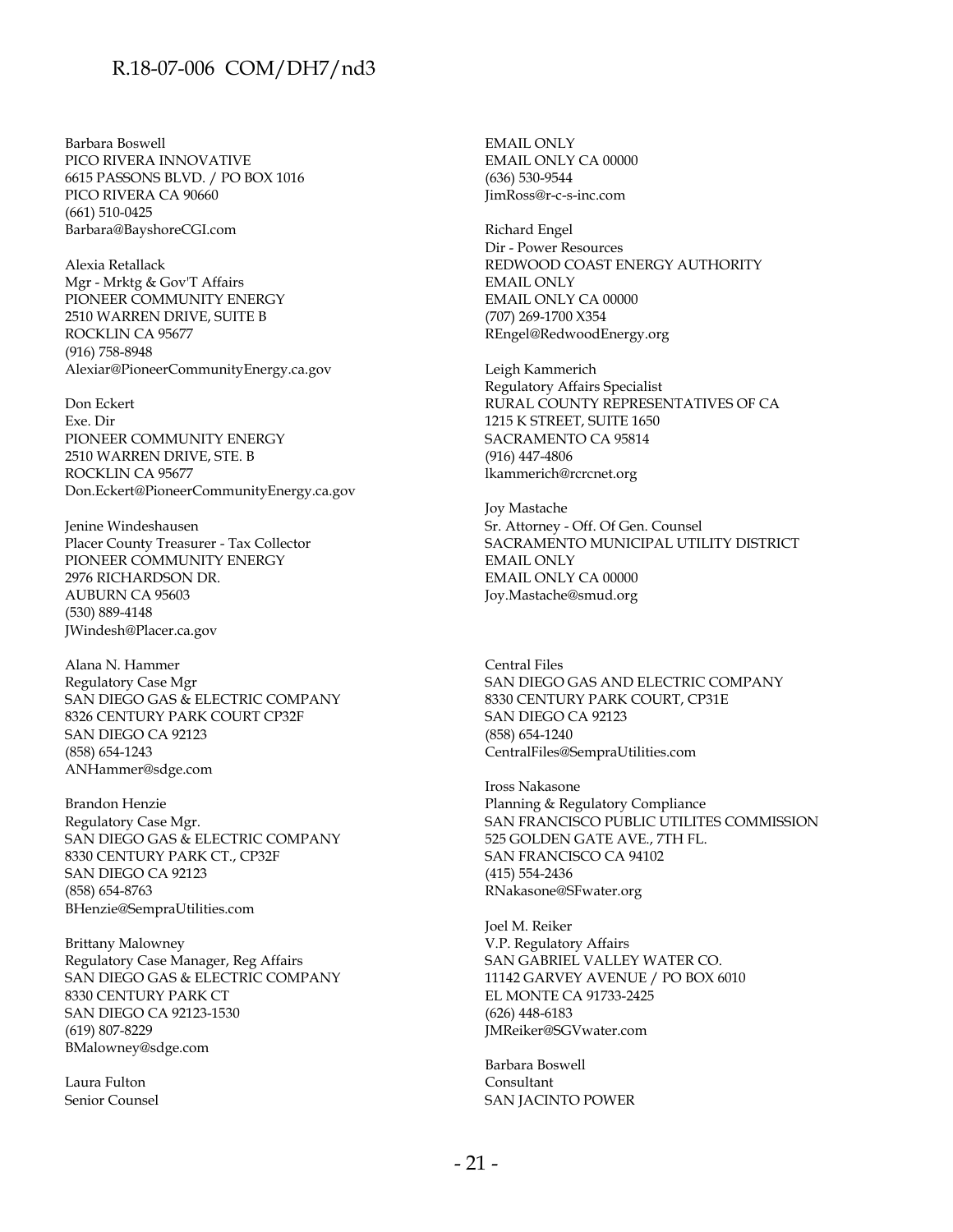SAN DIEGO GAS & ELECTRIC COMPANY 8330 CENTURY PARK, CP32D SAN DIEGO CA 92123 (858) 654-1759 LFulton@sdge.com

Michelle Somerville Regulatory Case Mgr. SAN DIEGO GAS & ELECTRIC COMPANY 8330 CENTURY PARK COURT, CP32F SAN DIEGO CA 92123 (858) 654-6356 MSomerville@SempraUtilities.com

Sharon L. Cohen Sr. Attorney SAN DIEGO GAS & ELECTRIC COMPANY 8330 CENTURY PARK COURT, CP32D SAN DIEGO CA 92123 (619) 696-4355 SLCohen@sdge.com

Sheila Lee Sr. Policy Advisor SAN DIEGO GAS & ELECTRIC COMPANY 8335 CENTURY PARK COURT, CP 12H SAN DIEGO CA 92123-1569 (858) 636-5588 SLee4@SempraUtilities.com

Firas Abu-Sneneh SF PUBLIC UTILITIES COMMISSION 525 GOLDEN GATE AVE SAN FRANCISCO CA 94102 (415) 554-3289 fabusneneh@sfwater.org

Christa Lim Regulatory Affairs (West) SHELL ENERGY EMAIL ONLY EMAIL ONLY CA 00000 (858) 241-4107 christa.lim@shell.com

Katie Ramsey Staff Attorney SIERRA CLUB 2101 WEBSTER ST., STE. 1300 OAKLAND CA 94612 (415) 977-5627 Katherine.Ramsey@SierraClub.org

Nihal Shrinath Associate Attorney SIERRA CLUB

PO BOX 488 SAN JACINTO CA 92581 (661) 510-0425 Barbara@BayshoreCGI.com

Taylor Knecht SAN JOSE CLEAN ENERGY 200 EAST SANTA CLARA STREET, 14TH FLOOR SAN JOSE CA 95113 Taylor.knecht@sanjoseca.gov

Ilana Parmer Mandelbaum Deputy County Counsel SAN MATEO COUNTY COUNSEL'S OFFICE 400 COUNTY CENTER, 6TH FLOOR REDWOOD CITY CA 94063 (650) 363-4681 imandelbaum@smcgov.org

Michael Rochman Managing Dir. SCHOOL PROJECT UTILITY RATE REDUCTION 1850 GATEWAY BLVD., STE. 235 CONCORD CA 94520 (925) 743-1292 Service@spurr.org

Neal Reardon Dir - Regulatory Affairs SONOMA CLEAN POWER AUTHORITY 50 SANTA ROSA AVE., 5TH FL. SANTA ROSA CA 95404 (707) 890-8488 NReardon@SonomaCleanPower.org

Brooke Holland SOUTHERN CALFIORNIA GAS COMPANY 555 W. 5TH STREET, GT14D6 LOS ANGELES CA 90013 (213) 244-3718 AHolland@SoCalGas.com

Luis Gutierrez Sr. Advisor SOUTHERN CALIFORNIA EDISON 2244 WALNUT GROVE AVENUE ROSEMEAD CA 91770 (626) 388-4151 luis.gutierrez@sce.com

Case Administration SOUTHERN CALIFORNIA EDISON COMPANY 2244 WALNUT GROVE AVE. / PO BOX 800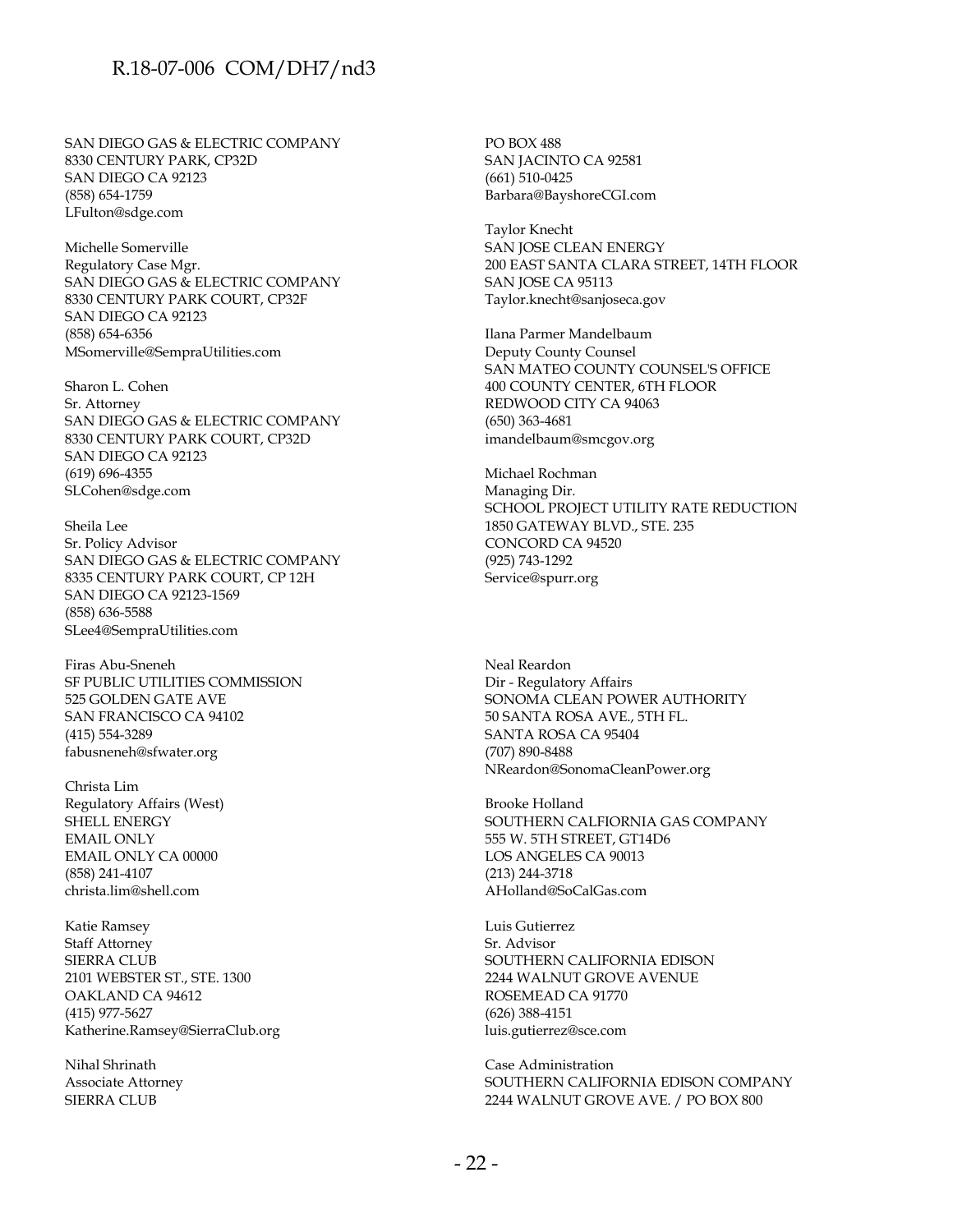2101 WEBSTER STREET, SUITE 1300 OAKLAND CA 94612 (415) 977-5566 nihal.shrinath@sierraclub.org

Hilary Staver Mgr - Reg. & Legislative Affairs SILICON VALLEY CLEAN ENERGY 333 W. EL CAMINO REAL, STE. 290 SUNNYVALE CA 94087 (408) 721-5301 Hilary.staver@SVCleanEnergy.org

James Birkelund President & Gen. Counsel SMALL BUSINESS UTILITY ADVOCATES 548 MARKET STREET, STE 11200 SAN FRANCISCO CA 94104 (415) 602-6223 James@UtilityAdvocates.org

G Wade SOLANA ENERGY ALLIANCE EMAIL ONLY EMAIL ONLY CA 00000 GWade@cosb.org

Corinne Sierzant Case Mgr - Regulatory SOUTHERN CALIFORNIA GAS COMPANY 555 W. 5TH STREET, GT14D6 LOS ANGELES CA 90013 (213) 244-5354 CSierzant@SoCalGas.com

Edith Moreno SOUTHERN CALIFORNIA GAS COMPANY 555 W. 5TH STREET, GT14D6 LOS ANGELES CA 90013 EMoreno5@SoCalGas.com

Joseph Mock Regulatory Case Mgr. SOUTHERN CALIFORNIA GAS COMPANY 555 WEST 5TH ST., STE 1400, GT14D6 LOS ANGELES CA 90013 (213) 244-3718 JMock@SempraUtilities.com

Dana R. Walsh Senior Counsel SOUTHWEST GAS CORPORATION 5241 SPRING MOUNTAIN RD / PO BOX 98510 LAS VEGAS NV 89150 (702) 876-7396

ROSEMEAD CA 91770 (626) 302-2810 case.admin@sce.com

Cody Morgan Taylor Sr Mgr - Regulatory SOUTHERN CALIFORNIA EDISON COMPANY 8631 RUSH ST ROSEMEAD CA 91770 (626) 302-7928 cody.taylor@sce.com

Elizabeth B. Gomez Sr. Advisor SOUTHERN CALIFORNIA EDISON COMPANY 8631 RUSH STREET ROSEMEAD CA 91770 (626) 302-7760 ElizabethB.Gomez@sce.com

Shinjini Menon Dir - Energy Policy SOUTHERN CALIFORNIA EDISON COMPANY 8631 RUSH STREET / PO BOX 800 ROSEMEAD CA 91770 (626) 302-6906 Shinjini.Menon@sce.com

Lilly Mckenna Attorney STOEL RIVES LLP THREE EMBARCADERO CENTER, STE 1120 SAN FRANCISCO CA 94111 (415) 500-6527 Lilly.McKenna@Stoel.com

Scott Sarem SUNRUN EMAIL ONLY EMAIL ONLY CA 00000 scott.sarem@sunrun.com

Melicia Charles SUNRUN INC. 595 MARKET STREET, 29TH FL. SAN FRANCISCO CA 94105 (628) 201-3833 Melicia.Charles@Sunrun.com

Andy Blauvelt Director, Multifamily Policy & Finance SUNRUN, INC. 225 BUSH STREET, 14TH FLOOR SAN FRANCISCO CA 94105 (415) 960-4150 andy.blauvelt@sunrun.com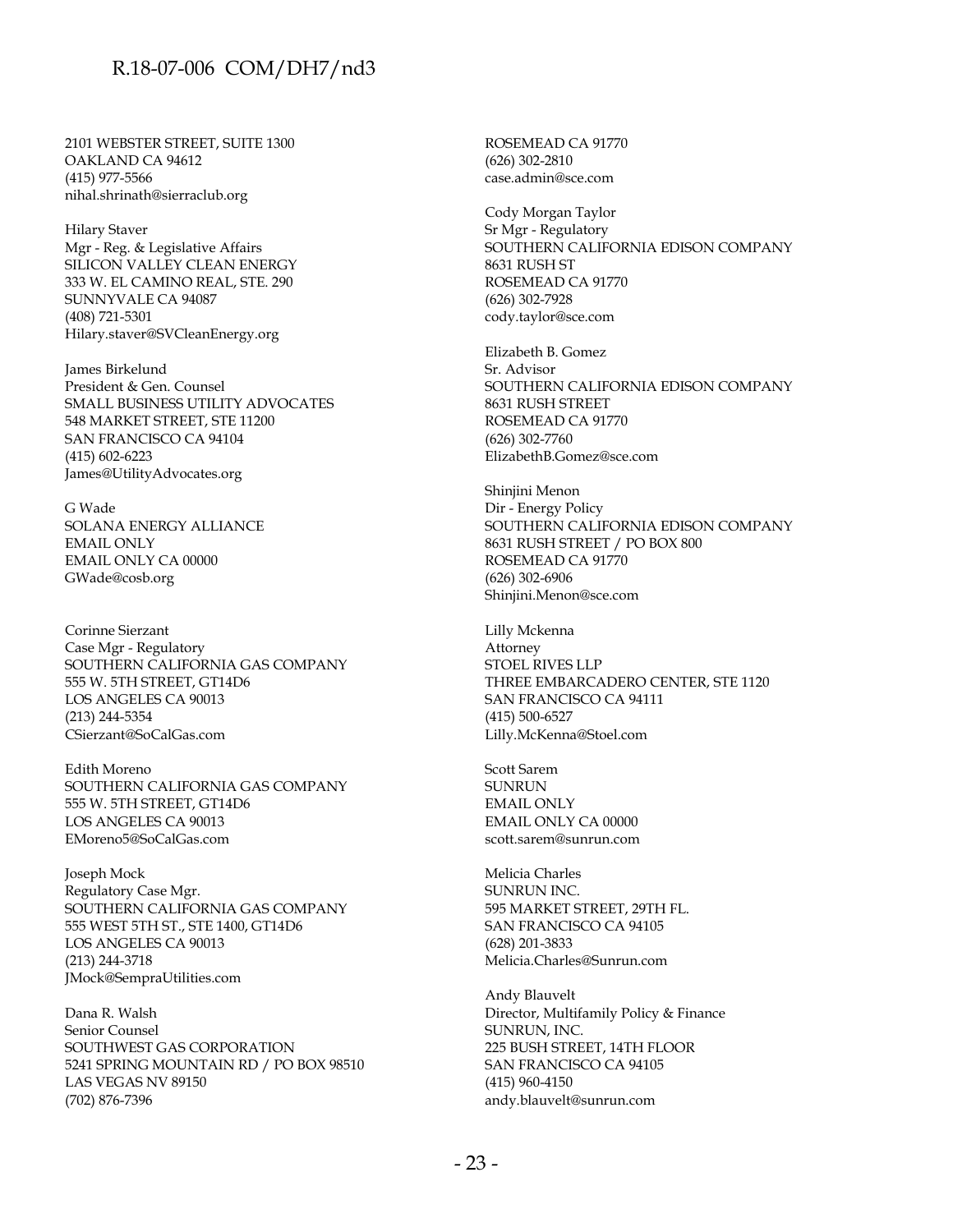Dana.Walsh@swgas.com

Shalinda Creer Legal Assistant / Paralegal SOUTHWEST GAS CORPORATION 8360 S. DURANGO DRIVE, LVD-110 LAS VEGAS NV 89133 ShaLinda.Creer@SWGas.com

Valerie J. Ontiveroz Regulatory Mgr / Ca SOUTHWEST GAS CORPORATION 8360 S. DURANGO DRIVE, LVD-110 LAS VEGAS NV 89113 (702) 876-7323 Valerie.Ontiveroz@swgas.com

Vincent Vitatoe SOUTHWEST GAS CORPORATION 8360 S. DURANGO DRIVE LASVEGAS NV 89113 Vincent.vitatoe@swgas.com

Sean A. Simon Executive Division RM. 5201 505 Van Ness Avenue San Francisco CA 94102 3298 (415) 703-3791 svn@cpuc.ca.gov

Victor Smith Public Advocates Office 505 Van Ness Avenue San Francisco CA 94102 3298 (415) 355-2135 vs3@cpuc.ca.gov

Jason Symonds Energy Division 505 Van Ness Avenue San Francisco CA 94102 3298 (415) 703-1968 jso@cpuc.ca.gov

Vinhcent Le Counsel - Telecom & Tech THE GREENLINING INSTITUTE 360 14TH STREET 2ND FL OAKLAND CA 94612 (510) 898-2053 VinhcentL@Greenlining.org

Ashley L. Salas Staff Attorney THE UTILITY REFORM NETWORK

Ryan Saraie Public Advocates Office 505 Van Ness Avenue San Francisco CA 94102 3298 (415) 703-1457 rys@cpuc.ca.gov

Ehren Seybert Administrative Law Judge Division RM. 5041 505 Van Ness Avenue San Francisco CA 94102 3298 (415) 703-5991 es2@cpuc.ca.gov

Bridget Sieren-Smith Energy Division 180 Promenade Circle, Suite 115 Sacramento CA 95834 2939 (916) 928-2595 bss@cpuc.ca.gov

Hayley Goodson Staff Attorney THE UTILITY REFORM NETWORK 785 MARKET ST., STE. 1400 SAN FRANCISCO CA 94103 (415) 929-8876 X360 Hayley@turn.org

Chasity Hendren TOSDAL APC 845 15TH STREET, SUITE 103 SAN DIEGO CA 92101 (858) 252-6255 chasity@tosdalapc.com

Eff Procurement TRC COMPANIES EMAIL ONLY EMAIL ONLY CA 00000 EFFProcurement@trccompanies.com

Leuwam Tesfai Executive Division RM. 5137 505 Van Ness Avenue San Francisco CA 94102 3298 (415) 703-2403 lt3@cpuc.ca.gov

Sarah R. Thomas Legal Division RM. 5033 505 Van Ness Avenue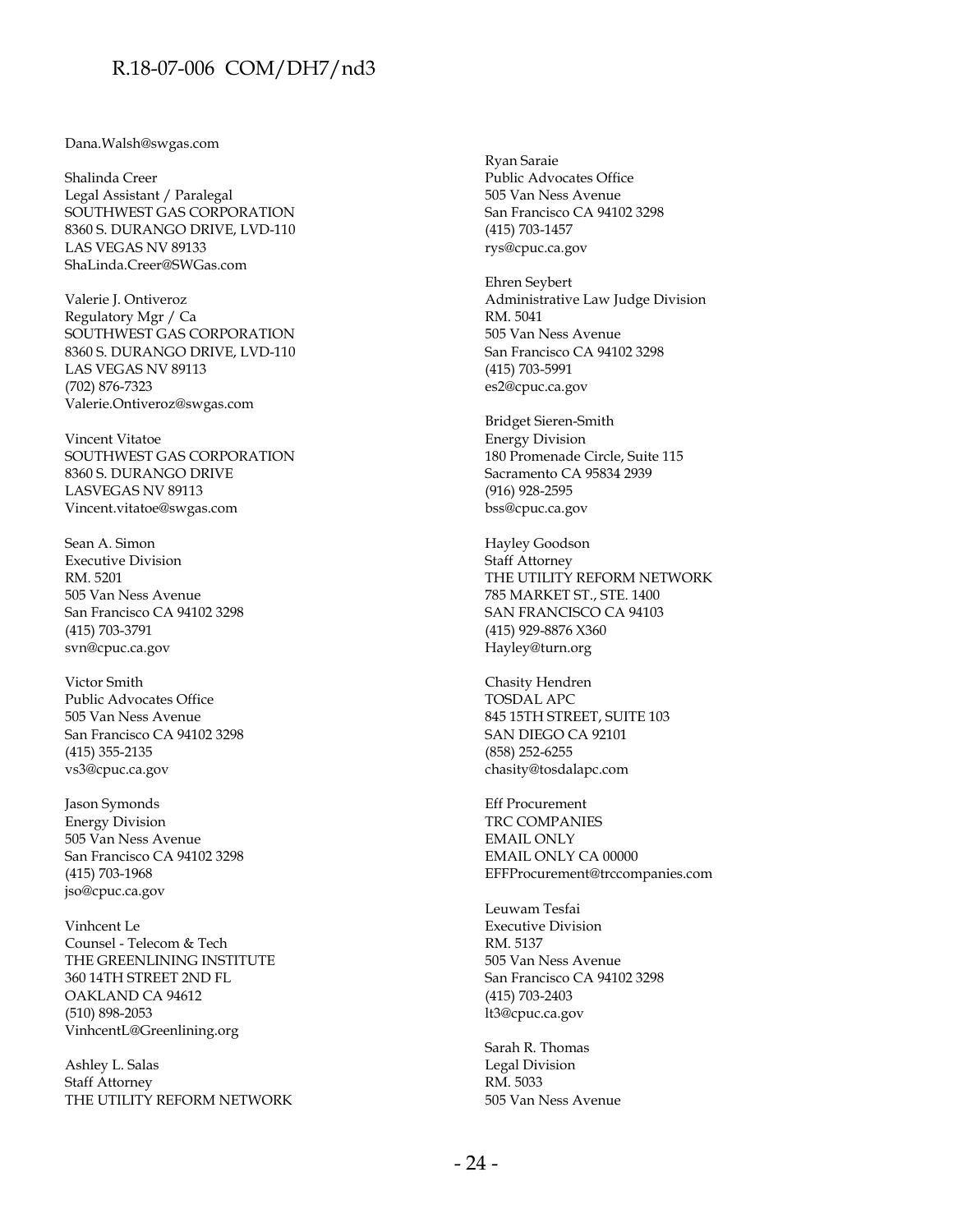1620 5TH AVENUE, SUITE 810 SAN DIEGO CA 92101 (619) 398-3680 ASalas@turn.org

Brenda Villanueva Managing Director And Lead Counsel THE UTILITY REFORM NETWORK 785 MARKET STREET SUITE 1400 SAN FRANCISCO CA 94103 (415) 929-8876 BVillanueva@turn.org

Christine Mailloux Attorney THE UTILITY REFORM NETWORK 1620 FIFTH AVENUE, SUITE 810 SAN DIEGO CA 92101 (619) 398-3680 CMailloux@turn.org

Courtney Cook Paralegal / Office Admin. UTILITY CONSUMERS' ACTION NETWORK 3405 KENYON STREET, SUITE 401 SAN DIEGO CA 92110 (619) 696-6966 Courtney@ucan.org

Edward Lopez Executive Dir UTILITY CONSUMERS<sub>â</sub> $\varepsilon$ <sup>TM</sup> ACTION NETWORK 3405 KENYON ST. SUITE 401 SAN DIEGO CA 92110 (619) 696-6966 Edward@ucan.org

Jason Zeller Staff Attorney UTILITY CONSUMERS $\hat{\mathsf{a}}$ ETM ACTION NETWORK 3405 KENYON STREET, SUITE 401 SAN DIEGO CA 92110 (619) 696-6966 JazzeLL2@yahoo.com

Chris Ungson Public Advocates Office RM. 3206 505 Van Ness Avenue San Francisco CA 94102 3298 (415) 703-2574 cu2@cpuc.ca.gov

Rebecca Boyles Director Of Customer Care And Marketing VALLEY CLEAN ENERGY

San Francisco CA 94102 3298 (415) 703-2310 srt@cpuc.ca.gov

Viet Truong Division of Water and Audits 505 Van Ness Avenue San Francisco CA 94102 3298 (415) 703-1353 vt4@cpuc.ca.gov

Andrew G. Campbell UNIVERSITY OF CALIFORNIA, BERKELEY EMAIL ONLY EMAIL ONLY CA 00000 ACampbell@Berkeley.edu

Jane Whang Staff Counsel VERIZON 201 SPEAR STREET, 7TH FL. SAN FRANCISCO CA 94105 (415) 778-1022 Jane.Whang@Verizon.com

Jonathan Arnold VERTICAL RESEARCH PARTNERS SIX LANDMARK SOUARE, SUITE 720 STAMFORD CT 06901 (203) 276-5660 ja@verticalresearchpartners.com

Camille Watts-Zagha Administrative Law Judge Division RM. 5021 505 Van Ness Avenue San Francisco CA 94102 3298 (415) 703-2599 kwz@cpuc.ca.gov

Fred G. Yanney, Esq. Attorney YANNEY LAW OFFICE 17409 MARQUARDT AVE. STE. C-4 CERRITOS CA 90703 (562) 926-5050 FredYanney@gmail.com

Megan Young Public Advocates Office 505 Van Ness Avenue San Francisco CA 94102 3298